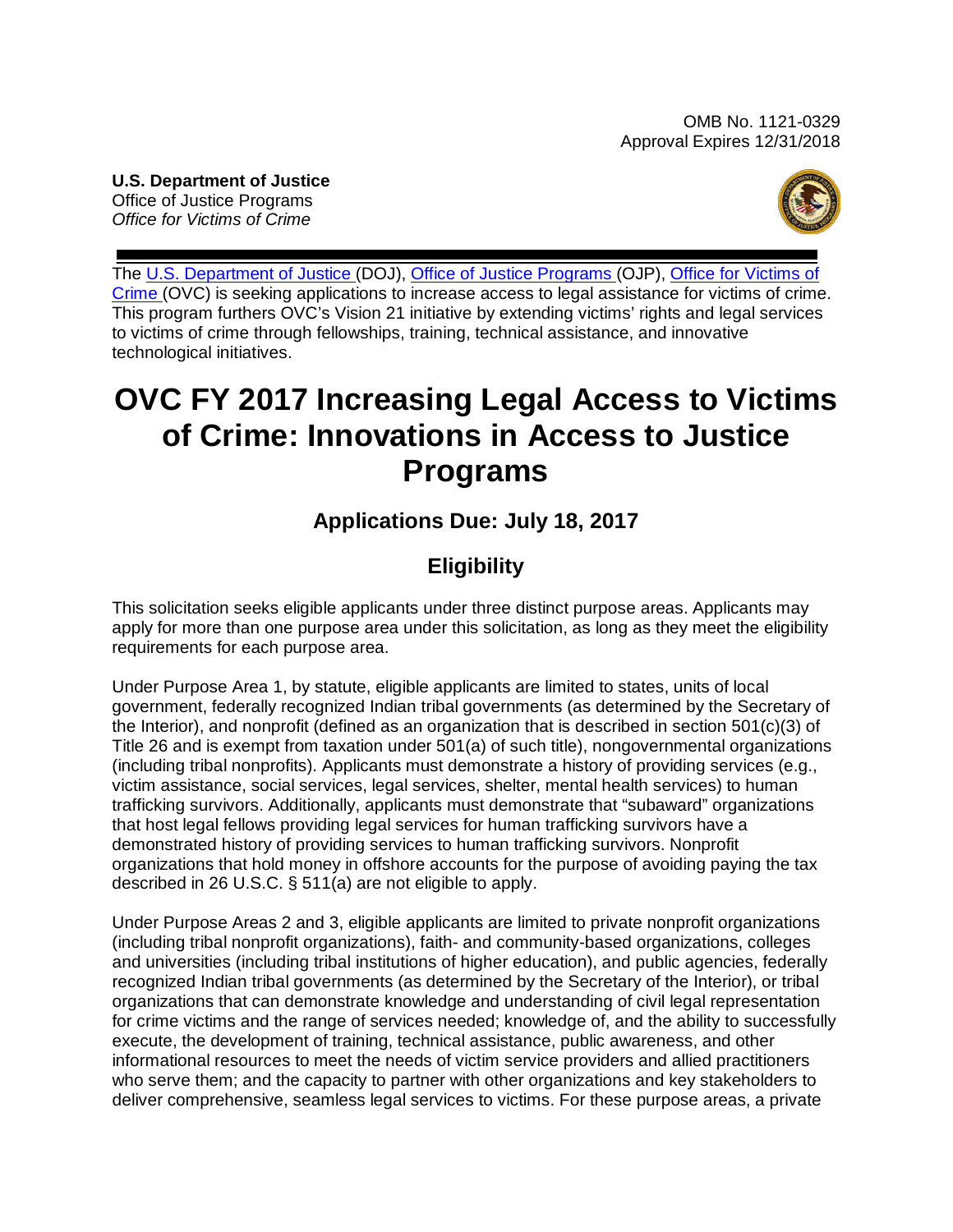nonprofit organization does not have to have  $501(c)(3)$  status to apply for grant funding under this solicitation.

Purpose Area 2 applicants must have the staff, resources, and capability to develop or enhance a model for delivery of these services. Applicants must demonstrate that they propose to serve a rural area or rural community, and that there is a demonstrated need for legal services in this area. Applicants must provide their definition of a "rural area" or "rural community," and explain why the targeted area meets the applicant's definition of "rural area" or "rural community."

OVC may elect to fund applications submitted under this fiscal year 2017 solicitation in future fiscal years, dependent on, among other considerations, the merit of the applications and on the availability of appropriations.

# **Deadline**

Applicants must register with [Grants.gov](http://www.grants.gov/web/grants/register.html) prior to submitting an application. All applications are due by 11:59 p.m. eastern time on July 18, 2017.

To be considered timely, an application must be submitted by the application deadline using Grants.gov, and the applicant must have received a validation message from Grants.gov that indicates successful and timely submission. OJP urges applicants to submit applications at least 72 hours prior to the application due date, in order to allow time for the applicant to receive validation messages or rejection notifications from Grants.gov, and to correct in a timely fashion any problems that may have caused a rejection notification.

OJP encourages all applicants to read this [Important Notice: Applying for Grants in Grants.gov.](http://ojp.gov/funding/Apply/Grants-govInfo.htm)

For additional information, see [How to Apply](#page-35-0) in Section D. Application and Submission [Information.](#page-14-0)

# **Contact Information**

For technical assistance with submitting an application, contact the Grants.gov Customer Support Hotline at 800–518–4726 or 606–545–5035, or via email to [support@grants.gov.](mailto:support@grants.gov) The [Grants.gov](http://www.grants.gov/web/grants/support.html) Support Hotline operates 24 hours a day, 7 days a week, except on federal holidays.

An applicant that experiences unforeseen Grants.gov technical issues beyond its control that prevent it from submitting its application by the deadline must email the OVC contact identified below **within 24 hours after the application deadline** in order to request approval to submit its application after the deadline. Additional information on reporting technical issues appears under "Experiencing Unforeseen Grants.gov Technical Issues" in the [How to Apply](#page-35-0) section.

For assistance with any other requirements of this solicitation, contact Silvia P. Torres, Program Management Specialist, by telephone at 202–616–1796*,* or by email at [silvia.torres@usdoj.gov](mailto:silvia.torres@usdoj.gov)*.*

Grants.gov number assigned to this solicitation: OVC-2017-12180

Release date: June 16, 2017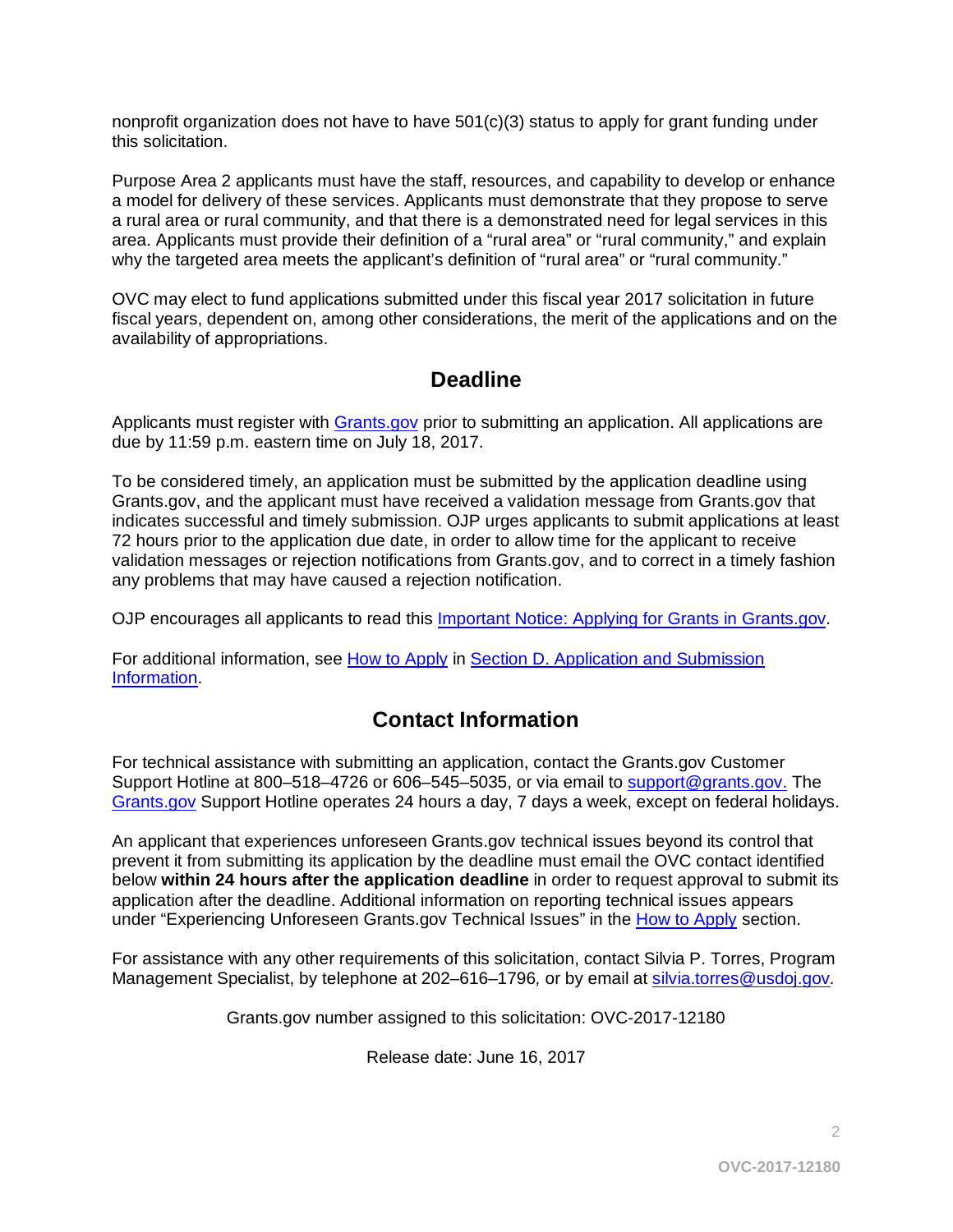# **Contents**

| Limitation on Use of Award Funds for Employee Compensation; Waiver 14           |  |
|---------------------------------------------------------------------------------|--|
| Prior Approval, Planning, and Reporting of Conference/Meeting/Training Costs 14 |  |
|                                                                                 |  |
|                                                                                 |  |
|                                                                                 |  |
|                                                                                 |  |
|                                                                                 |  |
|                                                                                 |  |
|                                                                                 |  |
|                                                                                 |  |
|                                                                                 |  |
|                                                                                 |  |
|                                                                                 |  |
| General Information about Post-Federal Award Reporting Requirements 32          |  |
|                                                                                 |  |
|                                                                                 |  |
| Freedom of Information Act and Privacy Act (5 U.S.C. §§ 552 and 552a) 33        |  |
|                                                                                 |  |
|                                                                                 |  |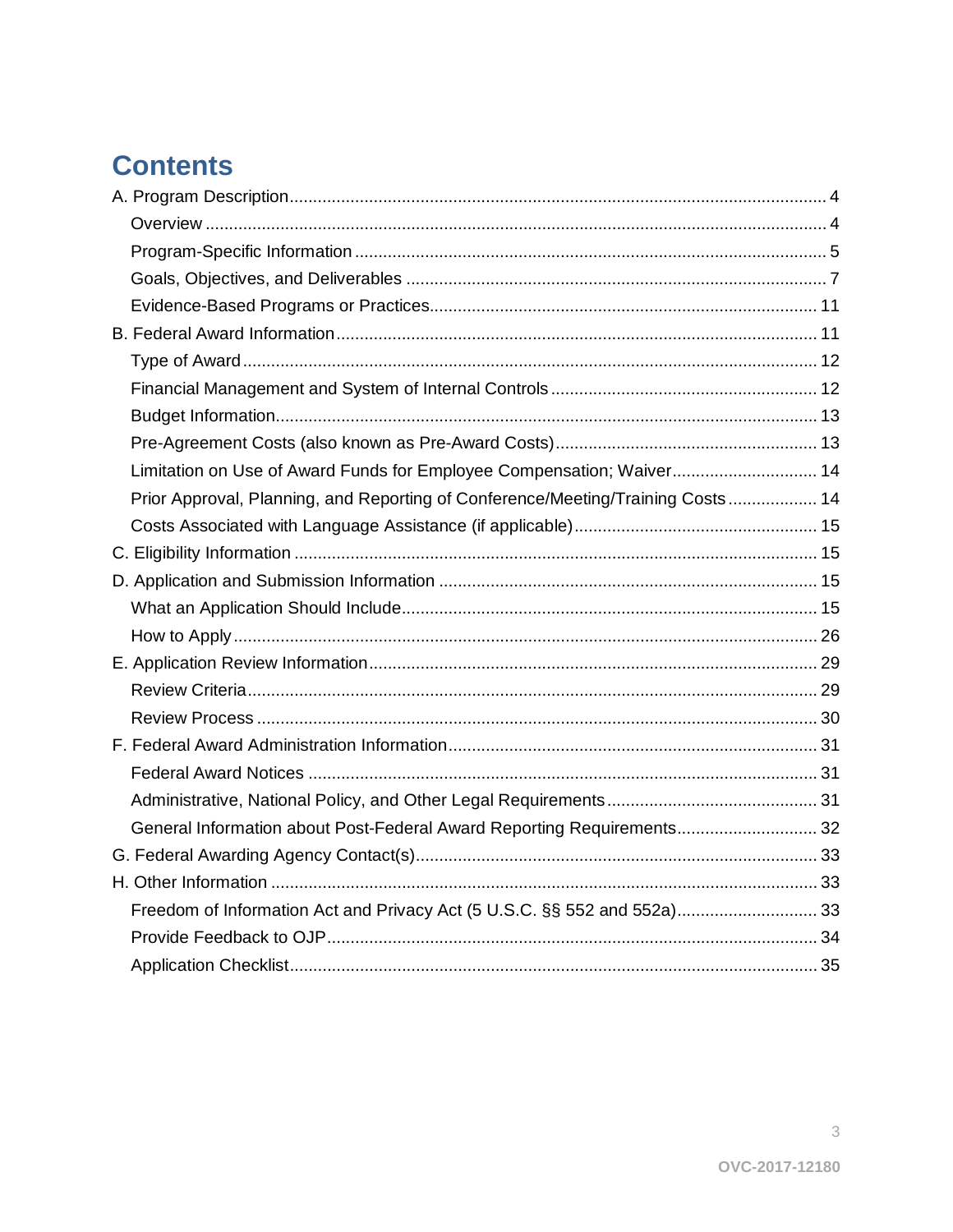# **Increasing Legal Access to Victims of Crime: Innovations in Access to Justice Programs CFDA #16.582 and 16.320**

# <span id="page-3-0"></span>**A. Program Description**

## <span id="page-3-1"></span>**Overview**

OVC's mission is to enhance the Nation's capacity to assist crime victims and to provide leadership in changing attitudes, policies, and practices to promote justice and healing for crime victims. OVC fulfills its mission, in part, through improving the skills, knowledge, and abilities of crime victim service providers and allied professionals who serve them, and by helping to ensure that victims are aware of their rights and are able to exercise those rights. The entity awarded funding under this solicitation will undertake activities related to expanding access to legal assistance for victims of crime. The cooperative agreement for this program is awarded under 42 U.S.C. §10603(c)(1)(A) and (c)(3)(E), which authorize funding for training, technical assistance, demonstration projects, and fellowships. It is also authorized by 22 U.S.C. § 7105(b)(2), to develop, expand, or strengthen victim service programs for victims of trafficking.

OVC is responsible for implementing several pieces of federal legislation that are intended to advance victims' rights and services and improve the skills, knowledge, and abilities of crime victim advocates, service providers, and allied professionals who are responsible for working on behalf of victims. In addition, OVC is dedicated to helping organizations promote awareness of crime victims' rights and issues and to providing appropriate, trauma-informed services to victims. Notwithstanding decades of progress, gaps remain in the victims' rights and services field, and in other areas where there is potential to support victims of crime. Sometimes these gaps are due to the lack of adequately trained practitioners who work with victims, which may inhibit the ability to fully understand the impact of crime on victims, and the breadth of support intended for them.

As set forth in the *[Vision 21: Transforming Victim Services Final Report](https://ovc.ncjrs.gov/vision21/pdfs/Vision21_Report.pdf)* (Vision 21 Report), there are substantial gaps in the provision of legal services to victims of crime, and there is a tremendous need to increase legal services for crime victims: "Challenges remain that prevent victims of crime from fully accessing their legal rights and receiving comprehensive legal services." The Vision 21 Report also recognized that, "as the 21st century progresses, the victim services field will integrate innovative technologies into its operations, fostering accountability and operational efficiency and ensuring that victims of crime will have streamlined access to services regardless of location, socioeconomic status, and other traditional barriers." The victim services field should be using technology, training, and innovation to help ensure that it is equipped to meet the demands of the 21st century.

Understanding the need for comprehensive legal services for crime victims, OVC funded six legal networks through the 2012 Wraparound Legal Assistance Network Demonstration Project (Wraparound Legal Networks), and four additional legal networks through the 2014 Vision 21 Victim Legal Assistance Network (2014 Legal Networks). These legal networks are providing crime victims with holistic, comprehensive legal services, including the enforcement of crime victims' rights. One of the objectives of these legal networks is to remove the barriers that make it difficult for crime victims to obtain all of the legal services they need by providing streamlined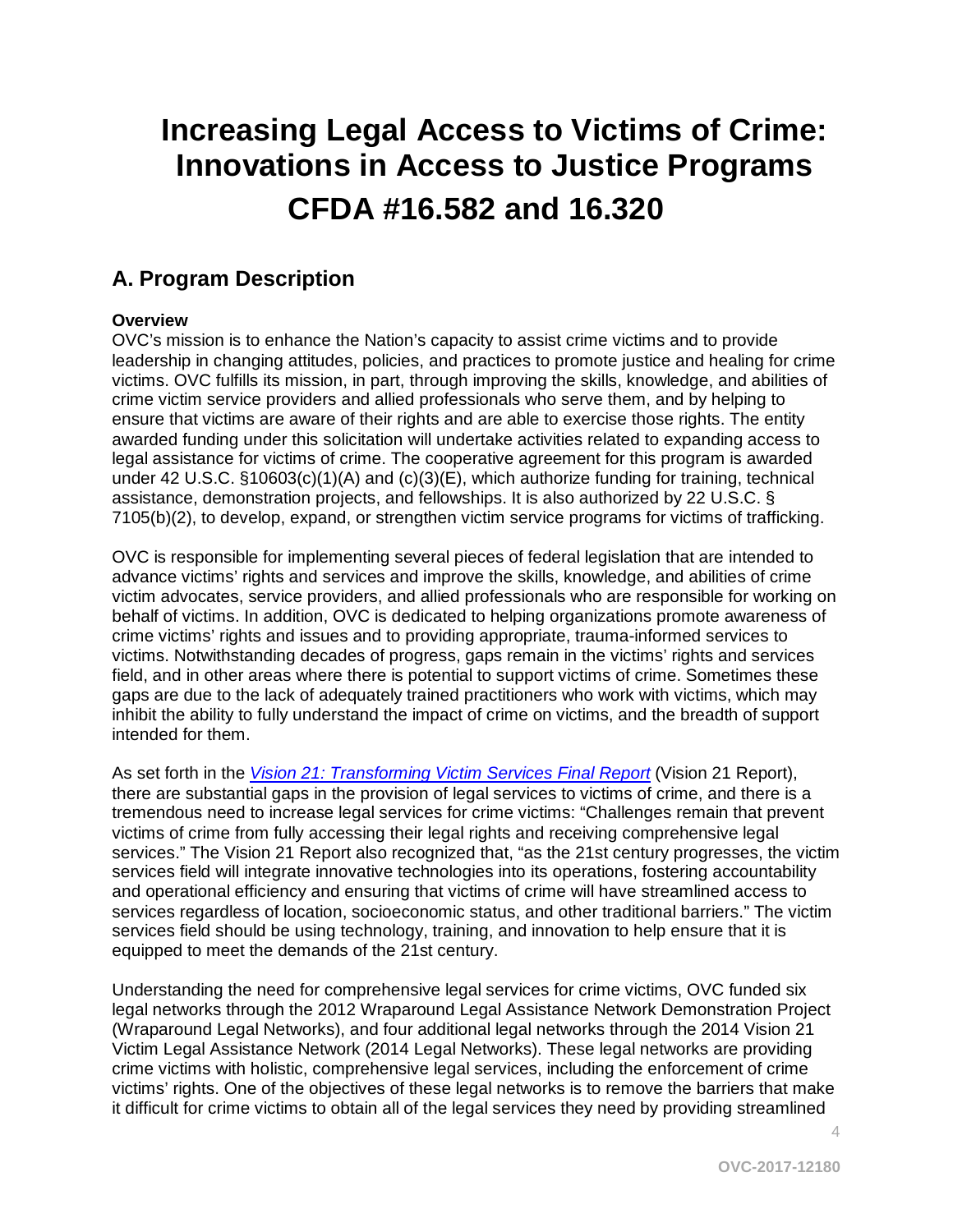legal services. Further, in 2015, OVC funded, along with DOJ's Elder Justice Initiative, the Elder Justice AmeriCorps program, which placed legal fellows specializing in elder abuse work in different organizations throughout the country. Through these legal assistance programs, OVC has been working toward the Vision 21 Report objective of meeting crime victims' needs for comprehensive legal services. Despite significant federal and local efforts to increase legal services to crime victims, gaps in legal services remain.

Building on DOJ's efforts to support legal services for crime victims and the Vision 21 Report initiative to increase legal access to crime victims, OVC is launching this three-part, expansive legal services program with the objective to enforce victims' rights. The Increasing Access to Legal Assistance for Victims of Crime: Innovations in Access to Justice (Increasing Access) program will provide, in total, approximately \$8.15 million in funding for legal services for three distinct projects that will enhance legal access for crime victims, foster technological innovation, and provide training and technical assistance (TTA) to those involved in the initiatives.

**Statutory Authority:** This project is authorized by 42 U.S.C. § 10603(c)(1)(A) and(c)(3)(E). Purpose Area 1 is also authorized by 22 U.S.C. § 7105(b)(2).

## <span id="page-4-0"></span>**Program-Specific Information**

OVC anticipates that it will make awards under three distinct purpose areas, as follows:

#### Purpose Area 1 – Increase Capacity and Access to Civil Legal Help for Crime Victims Through Legal Fellows Program (Legal Fellows Program)

OVC will make one award of up to \$4,000,000, for a 2-year performance period, to a lead organization that will provide overall project management and oversight and, in turn, (a) issue a solicitation for, and select, approximately 25 legal fellows to provide legal services in selected host organizations throughout the country; (b) select an organization to conduct an evaluation of the legal fellows program; and (c) competitively select a TTA provider that will collaborate with the lead organization, the host organizations, the legal fellows, and other entities, as applicable, to provide TTA to the legal fellows.

All legal fellows are expected to advocate for crime victims' rights enforcement. Each fellow may dedicate their efforts to one or more of the above civil legal issue areas, detailed below (see [Goals, Objectives, and Deliverables\)](#page-6-0), and across relevant types of legal services.

The selected lead organization under this project will ensure that all six topic areas are collectively addressed by the cohort of fellows and that each fellow is advocating for crime victims' rights enforcement. All six topic areas must be covered through the legal fellows program; however, an individual legal fellow is not expected to cover all six topic areas. All legal fellows will receive training on crime victims' rights enforcement and incorporate crime victims' rights enforcement into their legal practice. When reviewing host organizations for the legal fellows, the lead organization will give preference to applicants that can ensure coverage of a maximum number of legal issue areas at each host organization, and all six legal issue areas by the full cohort of legal fellows.

Funding for Purpose Area 1 is authorized through the Victims of Crime Act (VOCA), 42 U.S.C. § 10603(c)(1)(A), and the Trafficking Victims Protection Act (TVPA), 22 U.S.C. § 7105(b)(2). Approximately \$2,850,000 will be funded through VOCA, and approximately \$1,150,000 will be funded through TVPA for anti-trafficking legal services. Pursuant to TVPA, trafficking money may only be used to support anti-trafficking services.

5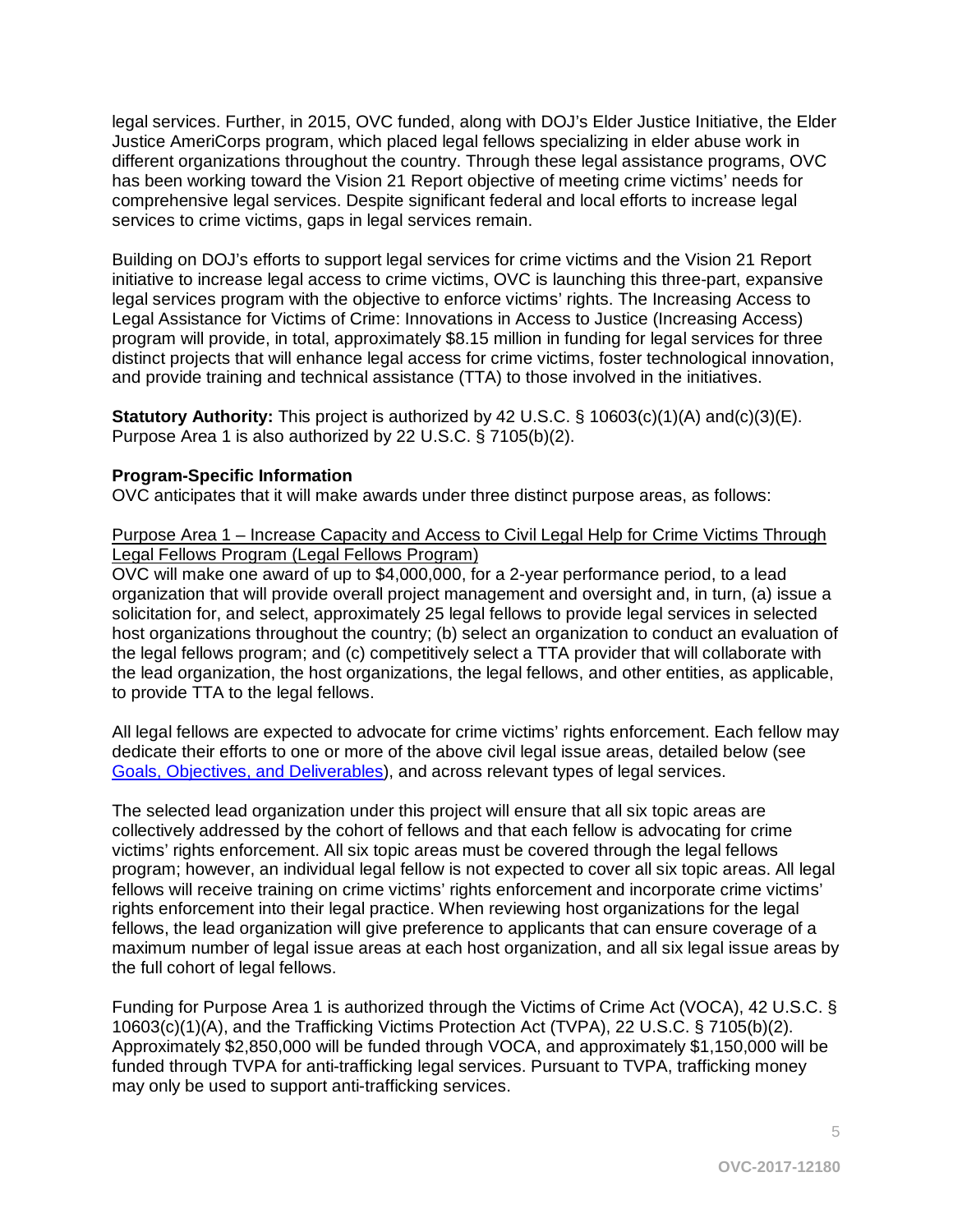Specifically, for the purposes of this solicitation, TVPA funding must be used to support legal services for victims of human trafficking. The lead organization must ensure that host organizations that employ legal fellows, who are partially or fully funded with TVPA funds, have a demonstrated history of providing human trafficking services to human trafficking victims. TVPA funding will be used strictly to support legal fellows providing legal assistance to victims of trafficking at host organizations. It will not be used to provide TTA or evaluation efforts as outlined under Purpose Area 1. Applicants applying under Purpose Area 1 must separately track their use of TVPA funding and VOCA funding.

Pursuant to TVPA, the selected entity must provide a 25-percent match for TVPA-funded services. The TVPA-awarded funding may not cover more than 75 percent of the requested total costs of the TVPA-funded portion of this grant. An applicant must identify the source of the 25-percent non-federal portion of the total TVPA-funded costs and how it will use match funds. Second, the lead organization will be responsible for establishing appropriate partnerships to conduct an evaluation of the legal fellows program. Evaluators may be independent consultants or researchers, and/or evalutations may be conducted through institutions of higher education with expertise in program evaluation in legal services.

Third, the lead organization will be responsible for competitively selecting a TTA provider. The TTA provider must establish appropriate partnerships in order to deliver TTA to all legal fellows throughout the duration of the program. Legal fellow TTA will include, but is not limited to, conducting annual in-person trainings, coordinating monthly calls for the legal fellows, and partnering with other organizations to provide training in each of the legal issue areas covered by the legal fellows, so that the trainings are delivered by individuals with subject matter expertise. The TTA provided under this Purpose Area will be consistent with the TTA provided under the 2012 and 2014 Victim Legal Networks.

Applicants are encouraged to coordinate with other federally funded programs that serve the populations identified in the six issue areas, such as state VOCA Victim Assistance agencies and grantees, U.S. Department of Health and Human Services Administration for Children and Families' agencies and grantees, the 2012 and 2014 OVC-funded Wraparound Victim Legal Assistance Networks, and the AmeriCorps Elder Justice program.

Applicants may devote some of the funds under this program component to support a Program Manager or a Program Coordinator, or other activities necessary to administer the program. The lead organization should budget for the evaluation and TTA provider.

See the [title page](#page-0-0) for information on eligibility criteria.

Purpose Area 2 – Using Technology/Other Innovations to Increase Legal Access in Rural Areas OVC will make one award of up to \$3,150,000, for a 3-year performance period, to a lead organization with demonstrated experience in providing legal services to rural areas and using technology to advance legal services. The lead organization will competitively solicit and select a minimum of three rural agencies (defined below, see Section C) to provide TTA with the development of innovative methods to increase legal services to crime victims at each site. The award amount includes \$2,250,000 to subaward to the selected sites. Building upon OVC's 2012 and 2014 Wraparound Victim Legal Assistance Network grants, the purpose of this project is to improve the delivery of holistic, comprehensive legal services to crime victims in rural areas, while also advocating for crime victims' rights. The selected lead entity must have experience in establishing innovative technological legal services and serving rural crime victims, provide identified technical assistance needed by the selected rural sites and their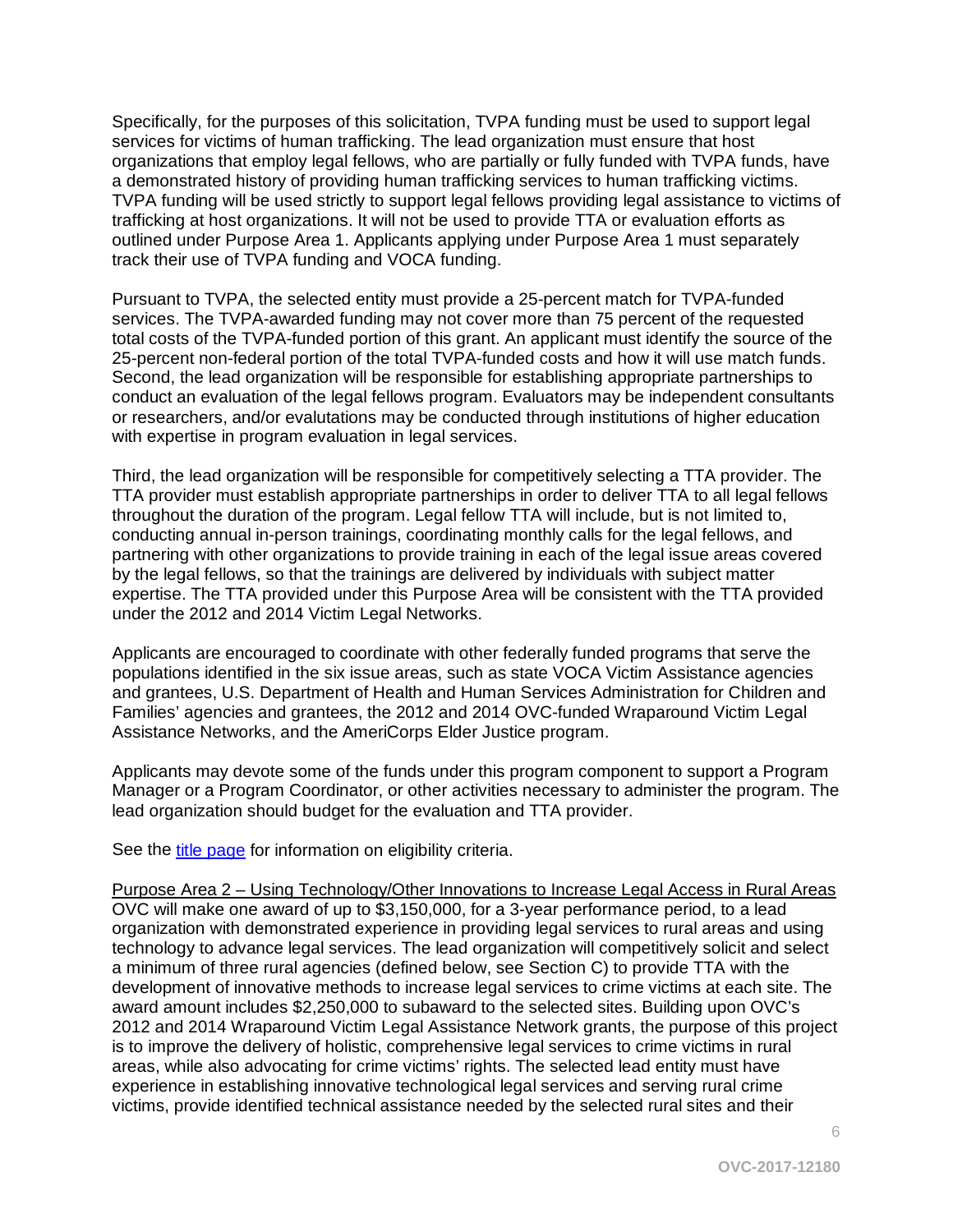collaborators, and have a demonstrated capacity to work with rural organizations providing legal services to crime victims in rural areas. Applicants are strongly encouraged to consider innovative uses of technology to enhance access to legal services for crime victims, and other innovative forms of legal assistance to underserved populations (e.g., individuals with disabilities, individuals with language and/or cultural barriers).

See the [title page](#page-0-0) for information on eligibility criteria.

#### Purpose Area 3 – Training and Technical Assistance – Legal Partnerships Increasing Medical Care Advocacy to Crime Victims

OVC wil make one award of up to \$1,000,000, for a 2-year performance period, to an organization that will provide medical care training, legal advocacy training on medical care advocacy, and technical assistance to all of OVC's legal service providers and to other OVCfunded grantees, including VOCA Victim Assistance agencies and subgrantees, on medical care advocacy for crime victims.

Too frequently there is a substantial disconnect between the medical needs of crime victims, and the knowledge and expertise of legal service providers in assisting their clients in accessing high-quality medical and mental health care, as well as enforcing medical care rights throughout that process. This new program is designed to provide training to OVC-funded legal service providers and other OVC-funded grantees throughout the country—including those funded under this solicitation, state VOCA Victim Assistance agencies and grantees, the 2012 and 2014 OVC-funded Wraparound Victim Legal Assistance Networks, and the AmeriCorps Elder Justice program—on crime victims' access to medical services and enforcing victims' medical care rights. The applicant must demonstrate expertise and experience in medical care rights and services topics, TTA, legal advocacy in enforcing the rights of vulnerable and disadvantaged populations, and working to overcome barriers that prevent crime victims from attaining needed medical services.

See the *title page* for information on eligibility criteria.

#### <span id="page-6-0"></span>**Goals, Objectives, and Deliverables**

The overarching goal of each Purpose Area described in this solicitation is to further OVC's efforts to facilitate the understanding, development, or enhancement of innovative programs, models, practices, and protocols that serve crime victims, and to increase legal assistance to crime victims. An additional goal is to bridge the existing gaps in accessing key services that individuals, as victims of crime, are entitled to and eligible for—in particular the comprehensive legal services that Vision 21 recognized as critically important to victim support. These initiatives will ultimately extend legal assistance to individuals too often overlooked, and who may face many access to justice barriers, including financial, cultural, language or otherwise, that stand in the way of the healing and support that they need.

#### Purpose Area 1 – Increase Capacity and Access to Civil Legal Help for Crime Victims through Legal Fellows Program

The following are the civil legal issue topic areas that the fellows participating in this program will address through a combination of outreach, education, and direct representation to the victims of those crimes:

1. **Advocating for human trafficking victims.** Legal fellows will provide comprehensive legal services addressing the range of legal issues that arise from the victimization of human trafficking, including, but not limited to, assistance with civil legal remedies such as family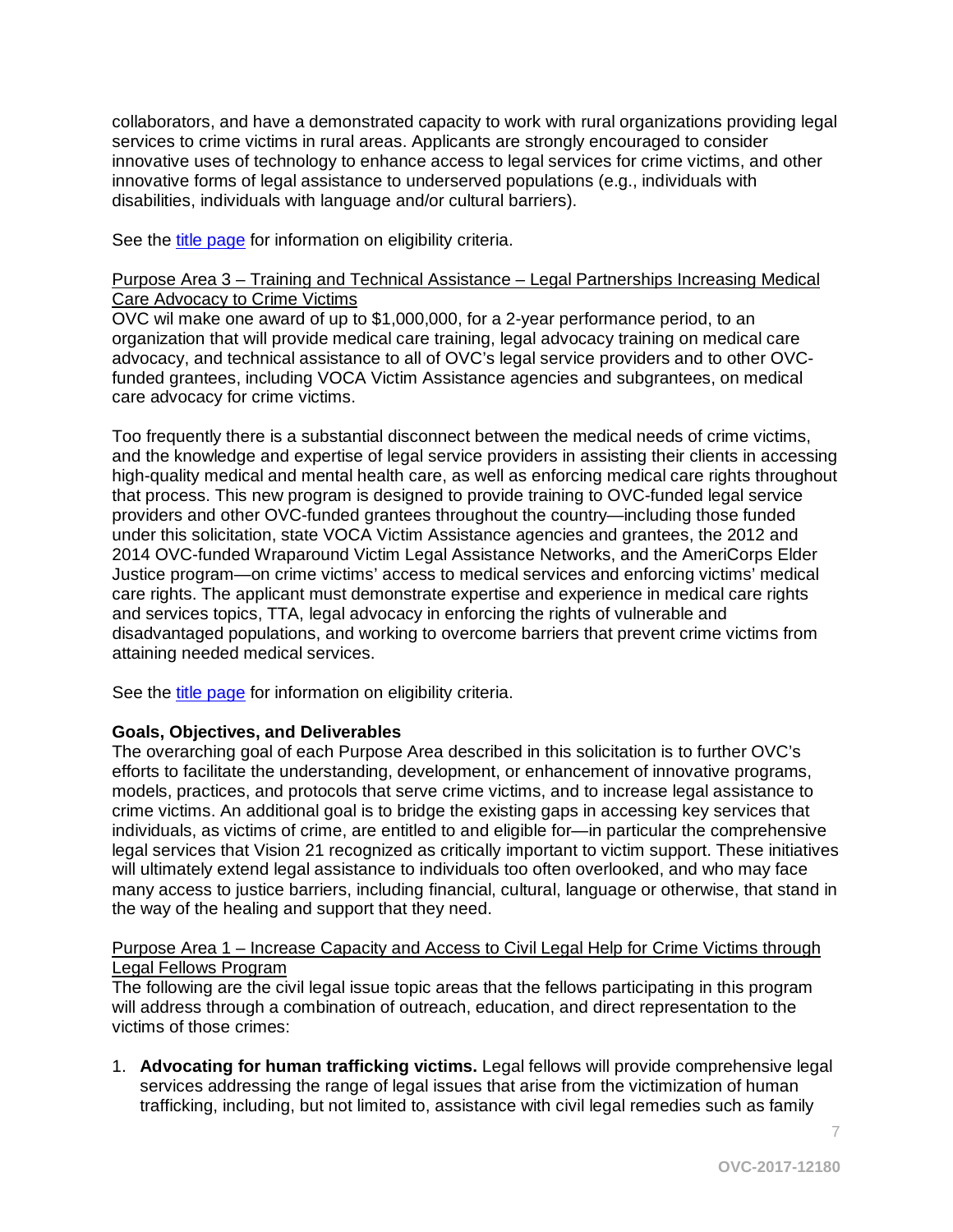law (e.g., divorce, custody, and child support; emancipation, dependency, or guardianship; family reunification), protective orders, employment law (including wage and hour claims), public benefits access, and assistance pursuing efforts to vacate a victim's criminal conviction and/or expunge a victim's criminal record (where the law allows a record to be vacated/expunged based on being a human trafficking victim); crime victims' rights enforcement; and advocacy support in criminal matters. NOTE: Funding may not be used for criminal defense services.

- 2. **Advocating for victims of fraud and/or identity theft.** Legal fellows will assist victims of fraud and/or identify theft with the legal ramifications of identity theft or credit reporting errors. When appropriate, they may also assist with reporting consumer complaints to the appropriate government agencies. They will also conduct outreach and educational activities to increase awareness about abusive tactics.
- 3. **Advocating for victims of sexual assault in campus proceedings.** Legal fellows will assist victims of sexual assault enrolled in schools or universities (including community colleges) by providing legal advice on victim's rights and/or campus administrative proceedings, including filing formal complaints to appropriately address the consequences of victimization and the disruption to a victim's education and life.
- 4. **Advocating for victims of hate crime.** Legal fellows will assist victims of hate crimes with civil legal services, such as housing, medical assistance, education, and employment; and crime victims' rights enforcement. Additionally, legal fellows will educate victims and key stakeholders about the rights of victims of hate crimes, and available legal and social services. For the purposes of this solicitation, the term "hate crime" has the meaning defined in the Violent Crime Control and Law Enforcement Act of 1994, H.R. 3355, Pub. L. 103-322.
- 5. **Providing comprehensive legal services for meritorious immigration relief cases.** In an effort to incentivize immigrant crime victims to report crimes, cooperate with law enforcement investigations, and participate in the prosecution of criminal cases, legal fellows will provide comprehensive legal services to survivors of crime seeking meritorious immigration relief. Legal fellows will initially determine whether a meritorious claim for immigration relief is available; and, if the legal fellow determines there is a meritorious claim, the legal fellow will provide comprehensive legal services to the victim. Comprehensive services may include working with the victim during law enforcement proceedings, sharing information about available resources, connecting victims with social services and other assistance, legal representation in civil and administrative proceedings, and crime victims' rights enforcement.
- 6. **Advocating for victims of crime committed by illegal immigrants:** Legal fellows will provide comprehensive legal services to crime victims who have been impacted by crimes committed by removable criminal aliens.

Deliverables:

- 1. Competitively select host organizations and approximately 25 legal fellows.
- 2. Work closely with OVC to oversee the Legal Fellows Program.
- 3. Select and oversee an evaluator for the Legal Fellows Program.
- 4. Develop training materials and resources such as articles and other materials that provide TTA or capacity building to help civil legal service providers.
- 5. Select and oversee a TTA provider that will—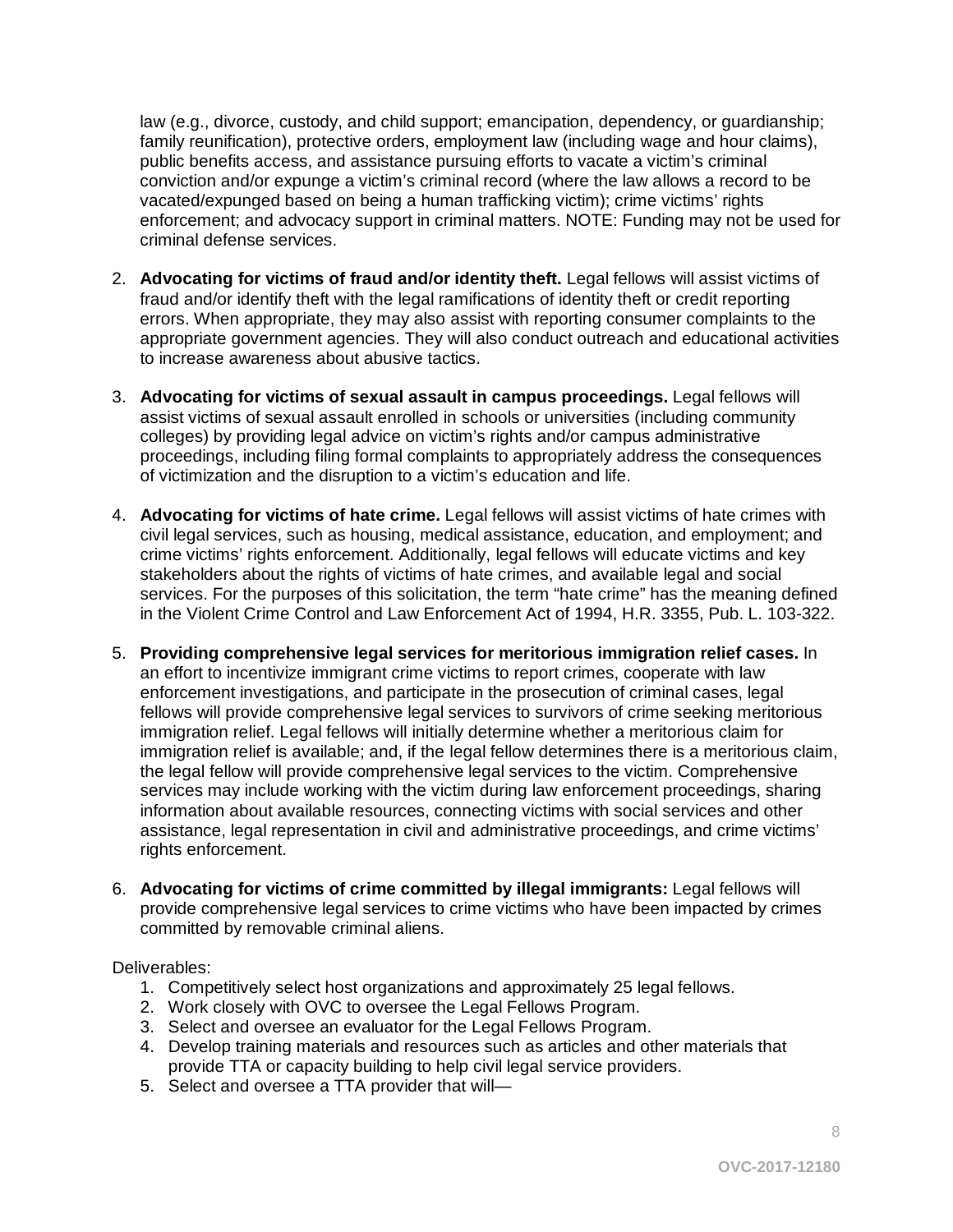- a. convene in-person fellow meetings to support this initiative, with at least one annual in-person all-fellows meeting; and
- b. assist with compiling policies, resources, training materials, and other resources developed under this initiative.
- 6. Produce reports on fellowship activities (including crime victim's services, case types, and outcomes), including, but not limited to
	- a. quarterly financial and semiannual progress reports; and
	- b. a comprehensive, qualitative and quantitative Final Report to OJP/OVC on the activities and evaluation of the legal fellows program, promising practices identified through this initiative, and challenges and accomplishments.
- 7. Report performance measures set out in the questionnaire in [Section D. Application and](#page-35-0)  [Submission Information,](#page-35-0) under "Program Narrative."
- 8. Produce other deliverables as may be determined by OVC, the lead organization, and other partners.

Purpose Area 2 – Using Technology/Other Innovations to Increase Legal Access in Rural Areas Purpose Area 2 is intended to encourage innovative ideas and methods to increase legal services to crime victims in rural areas. The selected applicant will provide management and oversight of the three rural legal assistance sites, and will provide training and technical assistance on innovation and technology and legal assistance to the three sites. The selected applicant may partner with other victim service providers or other entities that have subject matter expertise. The lead applicant must demonstrate collaboration with agencies critical to the success of delivering legal services to crime victims in the target area(s), including the court system, and other entities or government agencies. Applicants must incorporate a program evaluation component to the proposed program by partnering with local evaluators or researchers, who may be independent consultants or researchers, and/or institutions of higher education with expertise in program evaluation in legal services.

The successful applicant will competitively select a minimum of three rural legal sites no later than six months after OJP makes the award and provides conditional financial clearance. The objective is that the three rural legal sites will develop plans to increase comprehensive, holistic, legal services to crime victims in rural areas, which can include the use of innovation to increase access. The selected lead applicant will assist the three rural legal sites in developing and implementing a plan to provide comprehensive legal services to rural crime victims and work with the sites to identify uses of technology and innovation that will better facilitate the delivery of these legal services. OVC also envisions that the overall strategy for the rural legal assistance project will include a plan for building strong partnership across legal assistance providers, geographic areas, and other victim service providers. OVC understands that the commencement of implementation at each site may vary, but OVC generally expects that the three rural sites will have developed their strategic plans and begin executing their strategic plans within approximately 12 months of being selected by the lead organization.

The development of innovative technology to expand access to legal services could be a onetime investment in computer hardware and software development that is institutionalized within the designated community. To the extent possible, applicants should coordinate with other federally funded programs supporting legal services to crime victims, such as state VOCA Victim Assistance agencies and grantees, the 2012 and 2014 OVC-funded Wraparound Victim Legal Assistance Networks, the National Crime Victim Law Institute, providing TTA to the Legal Networks, and the AmeriCorps Elder Justice program, Office on Violence Against Women (OVW)-funded legal assistance grantees, and OVC, OVW, and other TTA providers, as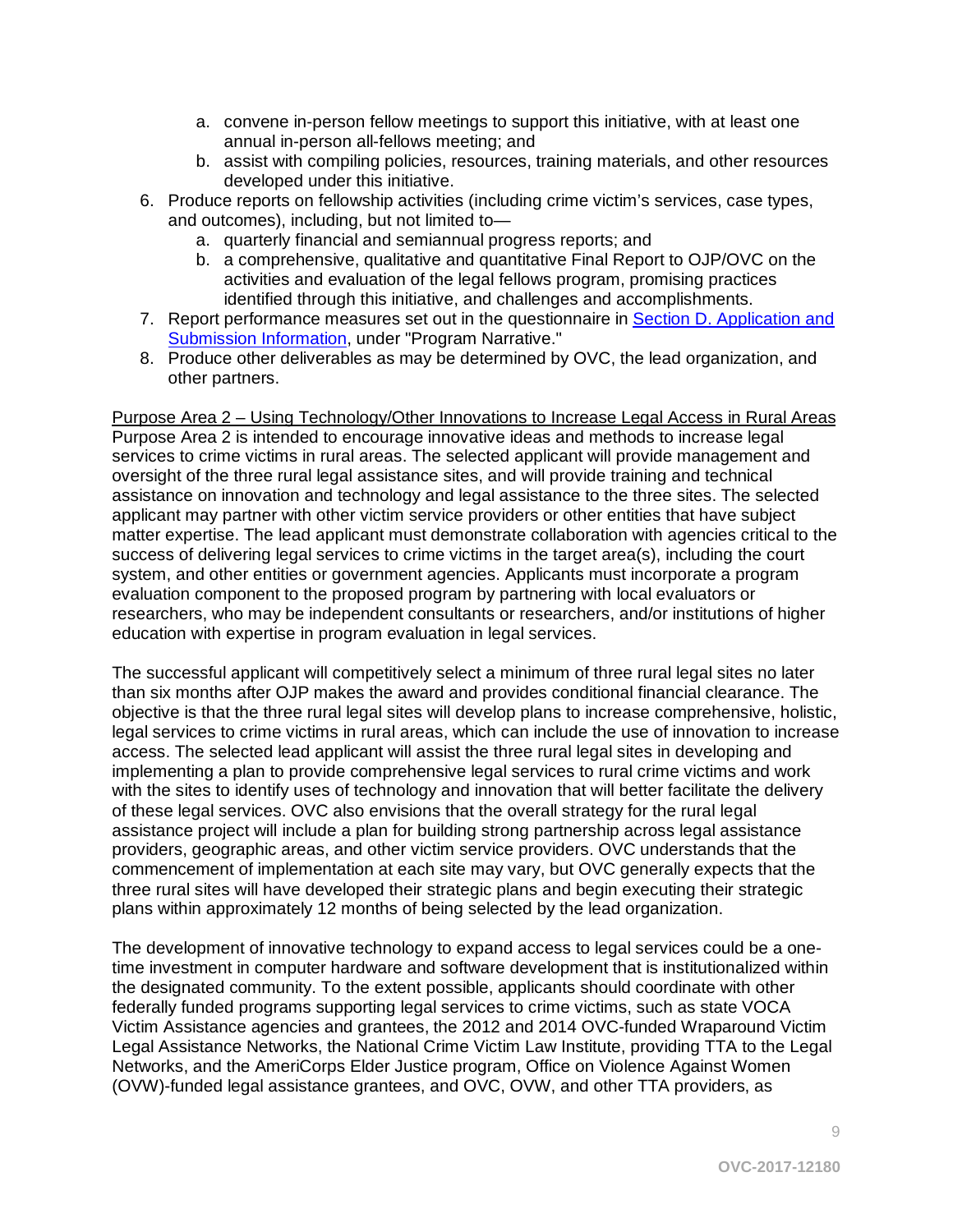appropriate. Applicants may also partner with law schools, universities, and other academia with experience in developing technology to increase access to legal services.

Finally, the selected applicants and the three rural demonstration sites could be from the same geographic area so long as there is a demonstrated need and no duplication or supplantation in effort.

Deliverables:

- 1. Competitively select a minimum of three rural, legal assistance sites that will provide innovative comprehensive legal services to crime victims.
- 2. Assist each site with developing an implementation plan to respond to the legal needs of crime victims in the rural area. The plan should include details about using innovation to increase legal access to crime victims, and should detail methods of collaboration with other legal service agencies, local government agencies, and other federally funded programs. The plan should indicate how the site will provide comprehensive legal services to crime victims in the designated rural area.
- 3. Provide oversight and management of the three rural, legal assistance sites.
- 4. Establish baseline data for performance metrics and a data collection process to support an assessment of this initiative.
- 5. Use, to the greatest extent possible, training and technical resources available from OVC, OJP, OVW, and other federal agencies to support the implementation of this project.
- 6. Facilitate routine peer-to-peer consultation and networking opportunities among the sites to promote problem solving and innovation.
- 7. Convene a minimum of one in-person grantee meeting to support this initiative.
- 8. Assist each demonstration site with compiling all final drafts of policies, resources, training materials, and other resources developed under this initiative.
- 9. Compile a report of promising practices identified through the initiative.
- 10. Work with an external OVC-funded evaluator, if OVC decides to fund a formal evaluation of this project.
- 11. Produce a final report for OVC.
- 12. Produce other deliverables as determined by OVC, working closely with the selected applicant.

#### Purpose Area 3 – Training and Technical Assistance: Legal Partnerships Increasing Medical Care Advocacy to Crime Victims

OVC intends to select one TTA provider that will provide training and technical assistance on increasing medical care access for crime victims, crime victims' medical care rights, and legal training to advocate for crime victims' medical care rights.

The selected TTA provider will provide TTA to all OVC-funded legal assistance programs, other legal service partners working in partnership with OVC, and other OVC-funded programs.

Deliverables:

- 1. Provide in-person trainings to OVC-funded legal assistance providers, other legal service providers working in partnership with OVC, and other OVC-funded grantees on medical care benefits available to crime victims, barriers that many crime victims face in accessing medical care, and how legal service providers can assist crime victims in removing barriers that may prevent crime victims from accessing needed medical care.
- 2. Develop products to be distributed to crime victims educating victims on their medical care rights.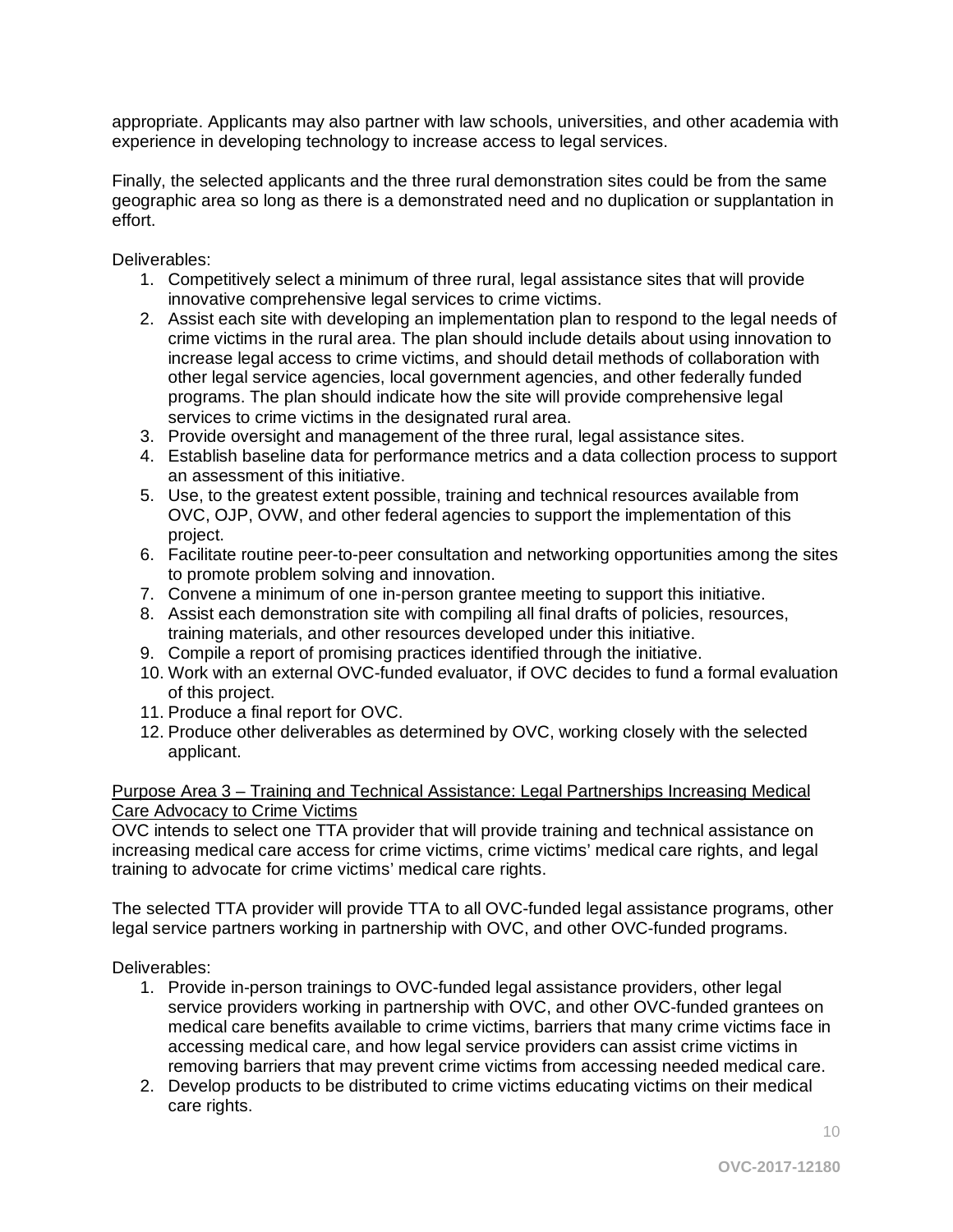- 3. Compile performance metrics.
- 4. Produce wuarterly financial and semiannual progress reports.
- 5. Produce a final report for OVC.
- 6. Produce other deliverables as determined by OVC and the selected applicant.

The goals, objectives, and deliverables are directly related to the performance measures set out in the questionnaire in [Section D. Application and Submission Information,](#page-35-0) under "Program Narrative."

#### <span id="page-10-0"></span>**Evidence-Based Programs or Practices**

OJP strongly emphasizes the use of data and evidence in policy making and program development in criminal justice, juvenile justice, and crime victim services. OJP is committed to:

- Improving the quantity and quality of evidence OJP generates;
- Integrating evidence into program, practice, and policy decisions within OJP and the field; and
- Improving the translation of evidence into practice.

OJP considers programs and practices to be evidence-based when their effectiveness has been demonstrated by causal evidence, generally obtained through one or more outcome evaluations. Causal evidence documents a relationship between an activity or intervention (including technology) and its intended outcome, including measuring the direction and size of a change, and the extent to which a change may be attributed to the activity or intervention. Causal evidence depends on the use of scientific methods to rule out, to the extent possible, alternative explanations for the documented change. The strength of causal evidence, based on the factors described above, will influence the degree to which OJP considers a program or practice to be evidence-based. The OJP [CrimeSolutions.gov](http://www.crimesolutions.gov/) website is one resource that applicants may use to find information about evidence-based programs in criminal justice, juvenile justice, and crime victim services.

#### <span id="page-10-1"></span>**B. Federal Award Information**

OVC estimates that it will make three awards totalling \$8,150,000 under Purpose Areas 1–3, for a 24- to 36-month performance, beginning on October 1, 2017.

The breakdown for the awards under each Purpose Area is as follows:

• Purpose Area 1: One award for an estimated total of up to \$4 million for a 2-year performance period. It is estimated that \$2,850,000 of this award is funded through VOCA, and \$1,150,000 of this award is funded through TVPA.

The selected applicant will devote approximately \$3,100,000 to fund approximately 25 legal fellows in competitively selected host sites. The remaining funds will be allocated to project management, project evaluation, and technical assistance to the legal fellows. TVPA funding will be used strictly to support legal fellows providing legal assistance to victims of trafficking at host organizations; it will not be used to provide TTA or evaluation efforts as outlined under Purpose Area 1. Applicants applying under Purpose Area 1 must separately track their use of TVPA funding and VOCA funding.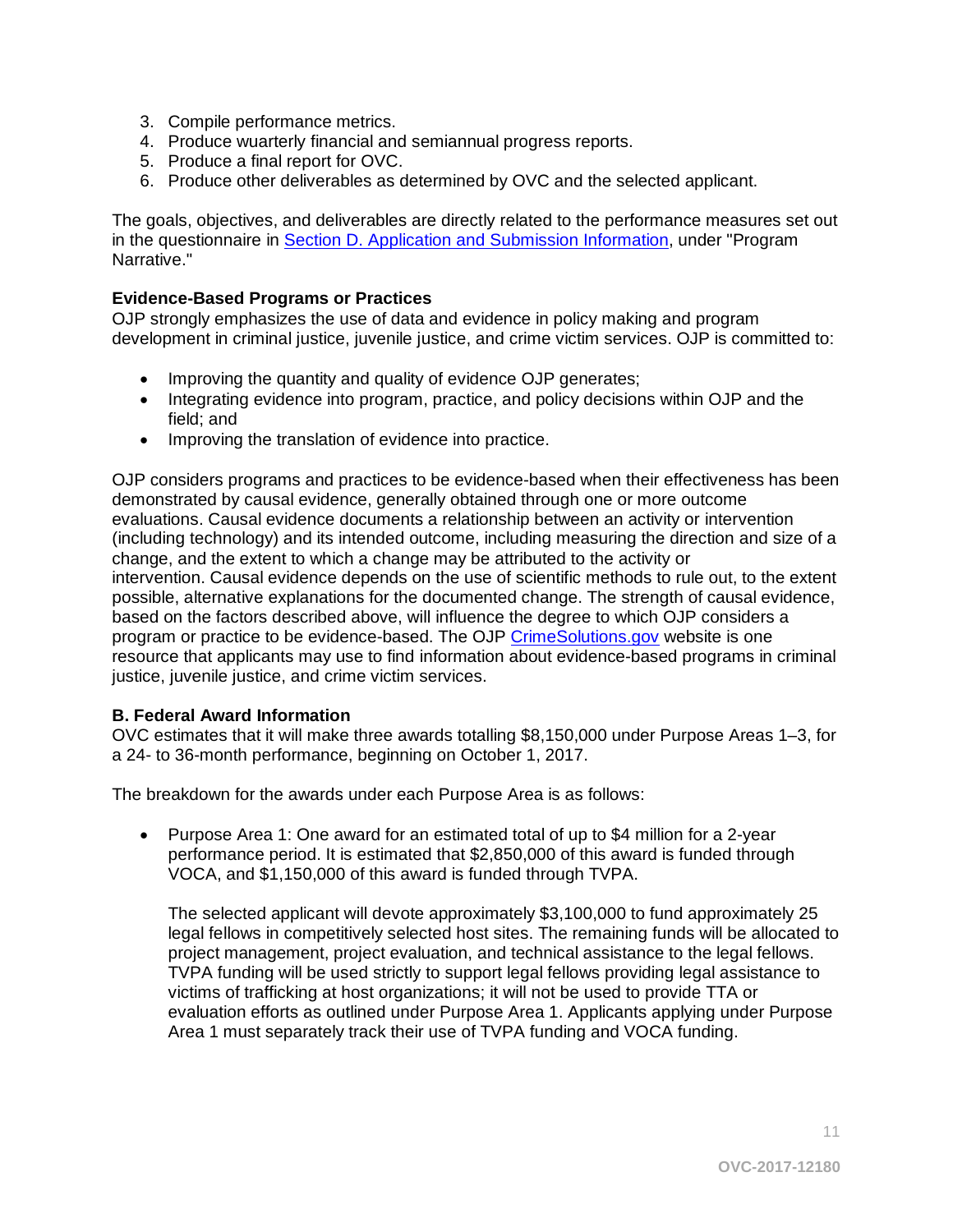- Purpose Area 2: One award of up to \$3,150,000 for a 3-year performance period, which includes \$2,250,000 to be subawarded to a minimum of three rural legal assistance sites.
- Purpose Area 3: One award of up to \$1,000,000 for a 2-year performance period.

OVC may, in certain cases, provide additional funding in future years to awards made under this solicitation, through supplemental awards. In making decisions regarding supplemental awards, OJP will consider, among other factors, the availability of appropriations, OJP's strategic priorities, and OJP's assessment of both the management of the award (for example, timeliness and quality of progress reports), and the progress of the work funded under the award.

All awards are subject to the availability of appropriated funds, and to any modifications or additional requirements that may be imposed by law.

#### <span id="page-11-0"></span>**Type of Award**

OVC expects that it will make any award from this solicitation in the form of a cooperative agreement, which is a type of award that provides for OJP to have substantial involvement in carrying out award activities. See [Administrative, National Policy, and Other Legal](#page-35-0)  [Requirements,](#page-35-0) under [Section F. Federal Award Administration Information,](#page-35-0) for a brief discussion of what may constitute substantial federal involvement.

#### <span id="page-11-1"></span>**Financial Management and System of Internal Controls**

Award recipients and subrecipients (including recipients or subrecipients that are pass-through entities<sup>[1](#page-11-2)</sup>) must, as described in the Part [2](#page-11-3)00 Uniform Requirements<sup>2</sup> as set out at 2 C.F.R. 200.303:

(a) Establish and maintain effective internal control over the Federal award that provides reasonable assurance that [the recipient (and any subrecipient)] is managing the Federal award in compliance with Federal statutes, regulations, and the terms and conditions of the Federal award. These internal controls should be in compliance with guidance in "Standards for Internal Control in the Federal Government" issued by the Comptroller General of the United States and the "Internal Control Integrated Framework," issued by the Committee of Sponsoring Organizations of the Treadway Commission (COSO).

(b) Comply with Federal statutes, regulations, and the terms and conditions of the Federal awards.

(c) Evaluate and monitor [the recipient's (and any subrecipient's) compliance with statutes, regulations, and the terms and conditions of Federal awards.

(d) Take prompt action when instances of noncompliance are identified including noncompliance identified in audit findings.

<span id="page-11-2"></span> $\overline{\phantom{a}}$  $<sup>1</sup>$  For purposes of this solicitation, the phrase "pass-through entity" includes any recipient or subrecipient</sup> that provides a subaward ("subgrant") to a subrecipient ("subgrantee") to carry out part of the funded award or program.

<span id="page-11-3"></span><sup>2</sup> The "Part 200 Uniform Requirements" means the DOJ regulation at 2 C.F.R Part 2800, which adopts (with certain modifications) the provisions of 2 C.F.R. Part 200.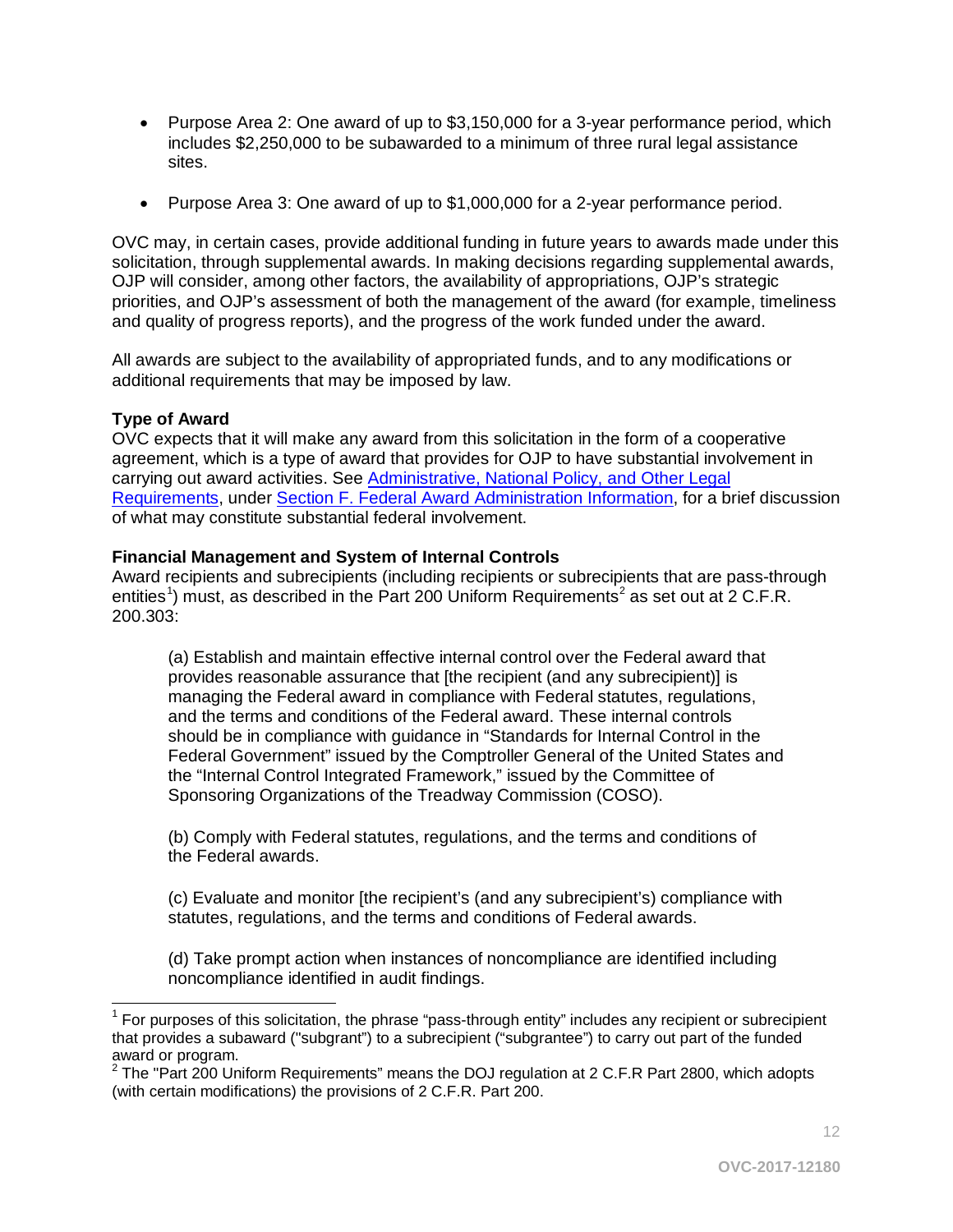(e) Take reasonable measures to safeguard protected personally identifiable information and other information the Federal awarding agency or pass-through entity designates as sensitive or the recipient (or any subrecipient considers sensitive consistent with applicable Federal, state, local, and tribal laws regarding privacy and obligations of confidentiality.

To help ensure that applicants understand applicable administrative requirements and cost principles, OJP encourages prospective applicants to enroll, at no charge, in the DOJ Grants Financial Management Online Training, available [here.](http://ojpfgm.webfirst.com/)

#### <span id="page-12-0"></span>**Budget Information**

#### **Cost Sharing or Match Requirement (cash or in-kind) (Trafficking Victims Protection Act (TVPA) Funding Only)**

Trafficking funds awarded under Purpose Area 1 of this solicitation may not cover more than 75 percent of the total costs of the project. An applicant must identify the source of the 25-percent non-federal portion<sup>[3](#page-12-2)</sup> of the total project costs and how it will use match funds. If a successful applicant's proposed match exceeds the required match amount, and OJP approves the budget, the total match amount incorporated into the approved budget becomes mandatory and subject to audit. ("Match" funds may be used only for purposes that would be allowable for the federal funds.) Recipients may satisfy this match requirement with either cash or in-kind services. See the [DOJ Grants Financial Guide](http://ojp.gov/financialguide/DOJ/PostawardRequirements/chapter3.3b.htm) for examples of "in-kind" services. The formula for calculating the match is:

Federal Award Amount = Adjusted (Total) Project Costs Federal Share Percentage

Required Recipient's Share Percentage x Adjusted Project Cost = Required Match

**Example:** 75%/25% match requirement: for a federal award amount of \$350,000, calculate match as follows:

 $$350,000 = $466,667$  25% x \$466,667 = \$116,667 match 75% Federal Share Percentage 25% match

Purpose Areas 2 and 3 do not require a match. However, if a successful application proposes a voluntary match amount, and OJP approves the budget, the total match amount incorporated into the approved budget becomes mandatory and subject to audit.

#### <span id="page-12-1"></span>**Pre-Agreement Costs (also known as Pre-Award Costs)**

Pre-agreement costs are costs incurred by the applicant prior to the start date of the period of performance of the federal award.

OJP does **not** typically approve pre-agreement costs; an applicant must request and obtain the prior written approval of OJP for all such costs. All such costs incurred prior to award and prior to approval of the costs are incurred at the sole risk of the applicant. (Generally, no applicant

<span id="page-12-2"></span> $\overline{a}$  $3$  Indian tribes and tribal organizations that otherwise are eligible for an award may be able to apply certain types of funds received from the federal government (for example, certain funds received under an Indian "self-determination contract") to satisfy all or part of a required "non-federal" match.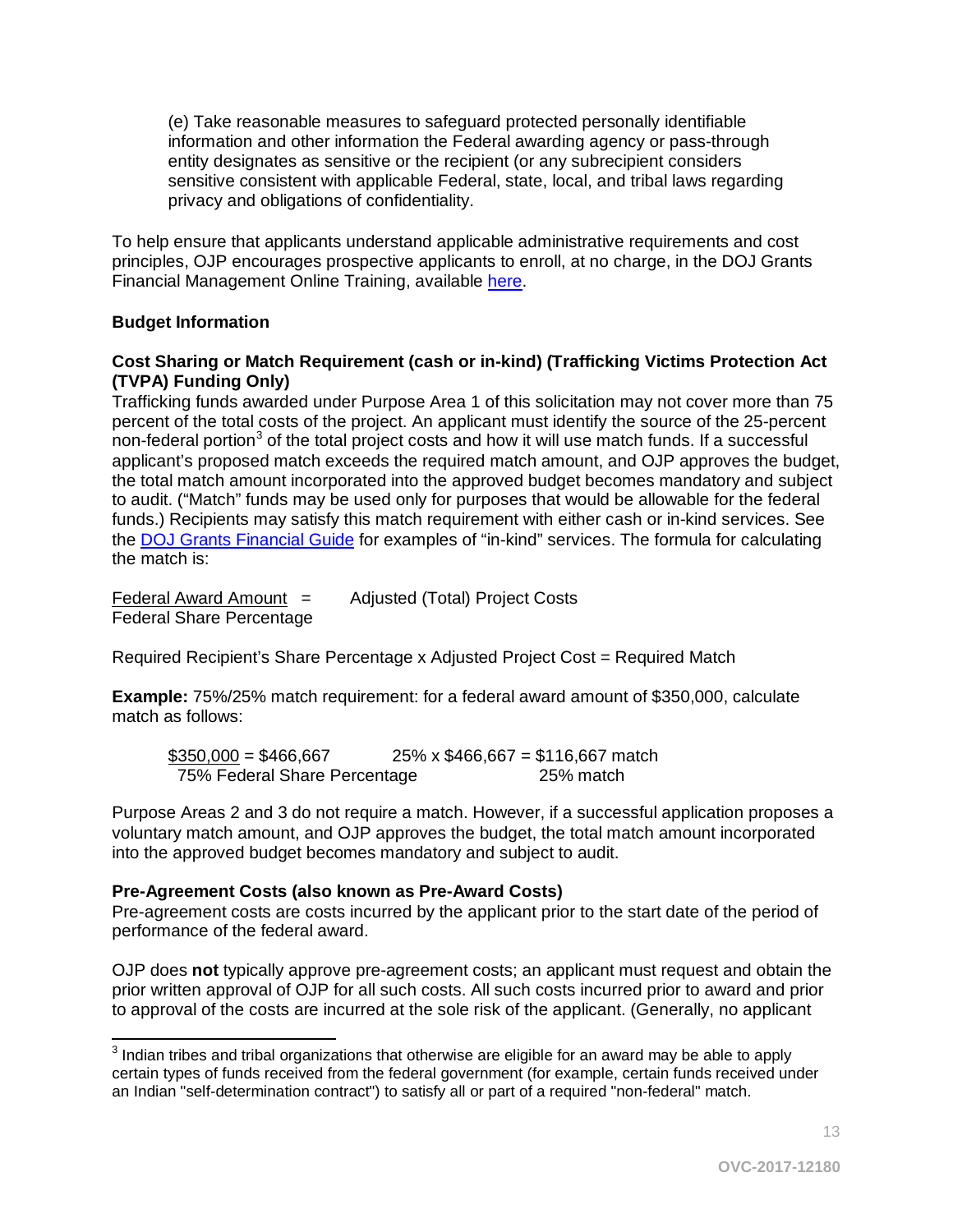should incur project costs *before* submitting an application requesting federal funding for those costs.) Should there be extenuating circumstances that make it appropriate for OJP to consider approving pre-agreement costs, the applicant may contact the point of contact listed on the title page of this solicitation for the requirements concerning written requests for approval. If approved in advance by OJP, award funds may be used for pre-agreement costs, consistent with the recipient's approved budget and applicable cost principles. See the section on Costs Requiring Prior Approval in the [DOJ Grants Financial Guide](http://ojp.gov/financialguide/DOJ/index.htm) for more information.

#### <span id="page-13-0"></span>**Limitation on Use of Award Funds for Employee Compensation; Waiver**

With respect to any award of more than \$250,000 made under this solicitation, a recipient may not use federal funds to pay total cash compensation (salary plus cash bonuses) to any employee of the recipient at a rate that exceeds 110% of the maximum annual salary payable to a member of the federal government's Senior Executive Service (SES) at an agency with a Certified SES Performance Appraisal System for that year.[4](#page-13-2) The 2017 salary table for SES employees is available at the Office of Personnel Management [website.](http://www.opm.gov/policy-data-oversight/pay-leave/salaries-wages/salary-tables/17Tables/exec/html/ES.aspx) Note: A recipient may compensate an employee at a greater rate, provided the amount in excess of this compensation limitation is paid with non-federal funds. (Non-federal funds used for any such additional compensation will not be considered matching funds, where match requirements apply.) If only a portion of an employee's time is charged to an OJP award, the maximum allowable compensation is equal to the percentage of time worked times the maximum salary limitation.

The Assistant Attorney General for OJP may exercise discretion to waive, on an individual basis, this limitation on compensation rates allowable under an award. An applicant that requests a waiver should include a detailed justification in the budget narrative of its application. An applicant that does not submit a waiver request and justification with its application should anticipate that OJP will require the applicant to adjust and resubmit the budget.

The justification should address—in the context of the work the individual would do under the award—the particular qualifications and expertise of the individual, the uniqueness of a service the individual will provide, the individual's specific knowledge of the proposed program or project, and a statement that explains whether and how the individual's salary under the award would be commensurate with the regular and customary rate for an individual with his/her qualifications and expertise, and for the work he/she would do under the award.

#### <span id="page-13-1"></span>**Prior Approval, Planning, and Reporting of Conference/Meeting/Training Costs**

OJP strongly encourages every applicant that proposes to use award funds for any conference-, meeting-, or training-related activity (or similar event) to review carefully—before submitting an application—the OJP and DOJ policy and guidance on approval, planning, and reporting of such events, available at

[www.ojp.gov/financialguide/DOJ/PostawardRequirements/chapter3.10a.htm.](http://www.ojp.gov/financialguide/DOJ/PostawardRequirements/chapter3.10a.htm) OJP policy and guidance (1) encourage minimization of conference, meeting, and training costs; (2) require prior written approval (which may affect project timelines) of most conference, meeting, and training costs for cooperative agreement recipients, as well as some conference, meeting, and training costs for grant recipients; and (3) set cost limits, which include a general prohibition of all food and beverage costs.

 $\overline{\phantom{a}}$ 

<span id="page-13-2"></span> $<sup>4</sup>$  OJP does not apply this limitation on the use of award funds to the nonprofit organizations listed in</sup> Appendix VIII to 2 C.F.R. Part 200.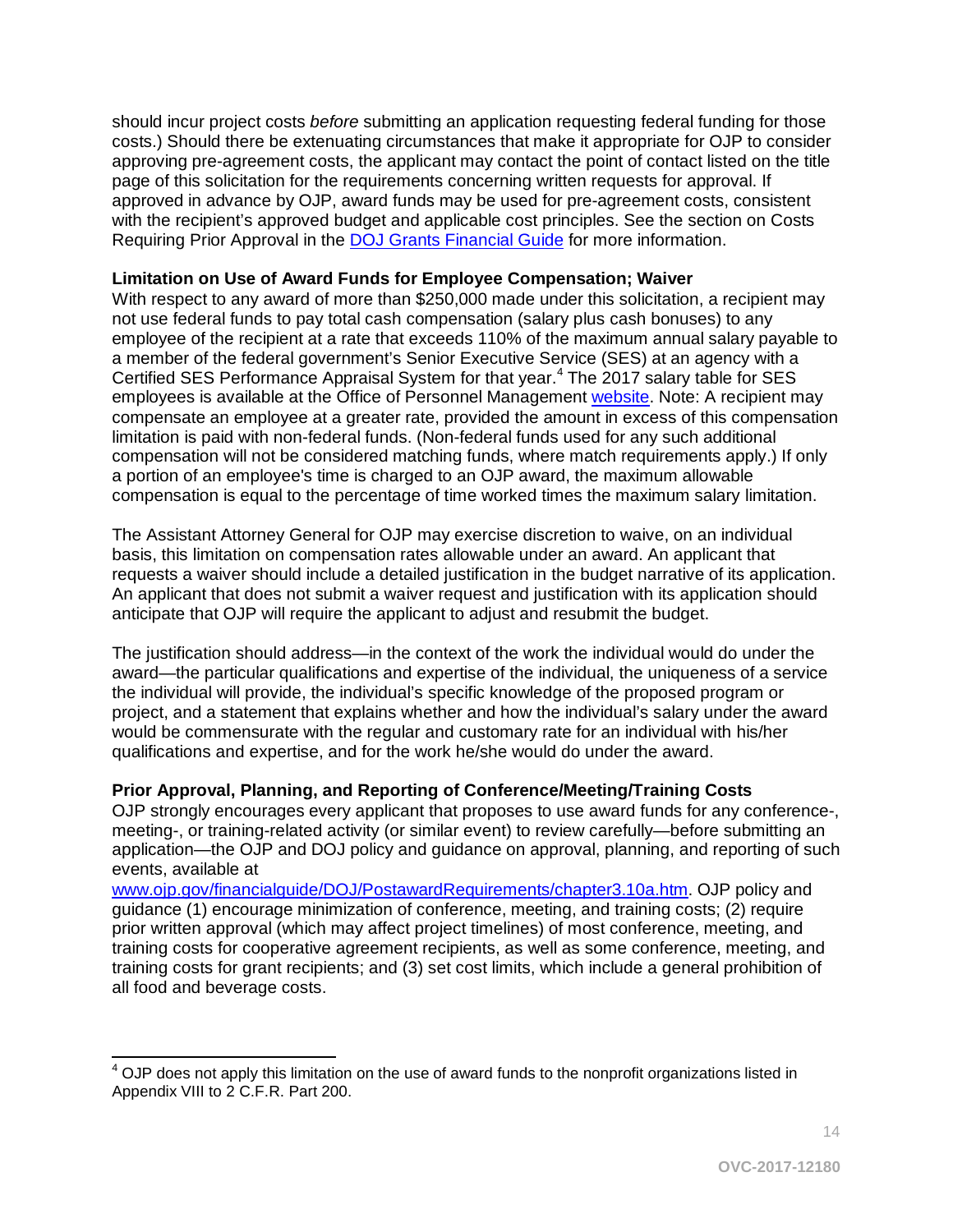## <span id="page-14-1"></span>**Costs Associated with Language Assistance (if applicable)**

If an applicant proposes a program or activity that would deliver services or benefits to individuals, the costs of taking reasonable steps to provide meaningful access to those services or benefits for individuals with limited English proficiency may be allowable. Reasonable steps to provide meaningful access to services or benefits may include interpretation or translation services, where appropriate.

For additional information, see the "Civil Rights Compliance" section under ["Overview of Legal](http://ojp.gov/funding/Explore/SolicitationRequirements/index.htm)  [Requirements Generally Applicable to OJP Grants and Cooperative Agreements - FY 2017](http://ojp.gov/funding/Explore/SolicitationRequirements/index.htm)  [Awards"](http://ojp.gov/funding/Explore/SolicitationRequirements/index.htm) in the [OJP Funding Resource Center.](http://ojp.gov/funding/index.htm)

#### **Lobbying, Promoting, or Advocating the Legalization/Regulation of Prostitution (Trafficking Victims Protection Act (TVPA) Funding Only)**

The Federal Government is opposed to prostitution and related activities, which are inherently harmful and dehumanizing and contribute to the phenomenon of trafficking in persons. U.S. nongovernmental organizations and their subgrantees cannot use U.S. Government funds to lobby for, promote, or advocate the legalization or regulation of prostitution as a legitimate form of work. Foreign nongovernmental organizations and their subgrantees that receive U.S. Government funds to fight trafficking in persons cannot lobby for, promote, or advocate the legalization or regulation of prostitution as a legitimate form of work. It is the responsibility of the primary grantee to ensure these criteria are met by its subgrantees.

# <span id="page-14-2"></span>**C. Eligibility Information**

## **Eligible Applicants**

For eligibility information, see the [title page.](#page-0-0)

For information on cost sharing or match requirements, see Section [B. Federal Award](#page-10-1)  [Information.](#page-10-1)

# <span id="page-14-0"></span>**D. Application and Submission Information**

## <span id="page-14-3"></span>**What an Application Should Include**

This section describes in detail what an application should include. An applicant should anticipate that if it fails to submit an application that contains all of the specified elements, it may negatively affect the review of its application; and, should a decision be made to make an award, it may result in the inclusion of award conditions that preclude the recipient from accessing or using award funds until the recipient satisfies the conditions and OJP makes the funds available.

Moreover, an applicant should anticipate that an application that OJP determines is nonresponsive to the scope of the solicitation, or that OJP determines does not include the application elements that OVC has designated to be critical, will neither proceed to peer review, nor receive further consideration. For this solicitation, OVC has designated the following application elements as critical: Program Narrative, Budget Detail Worksheet, Budget Narrative, and resume/curriculum vitae of key personnel. An applicant may combine the Budget Narrative and the Budget Detail Worksheet in one document. However, if an applicant submits only one budget document, it must contain both narrative and detail information. Please review the "Note on File Names and File Types" under [How to Apply](#page-35-0) (below) to be sure applications are submitted in permitted formats.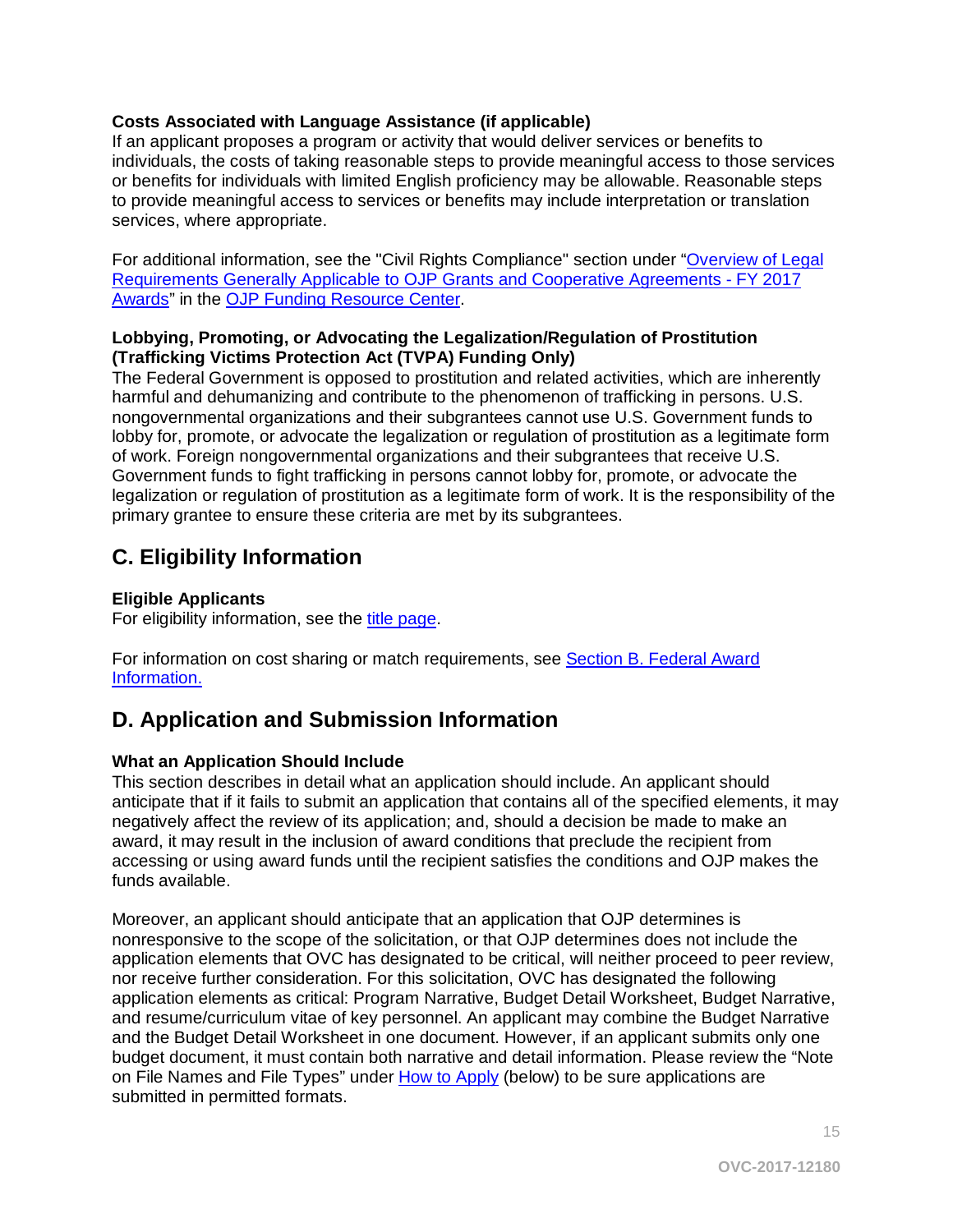OJP strongly recommends that applicants use appropriately descriptive file names (e.g., "Program Narrative," "Budget Detail Worksheet and Budget Narrative," "Timelines," "Memoranda of Understanding," "Resumes") for all attachments. Also, OJP recommends that applicants include resumes in a single file.

#### **1. Information to Complete the Application for Federal Assistance (SF-424)**

The SF-424 is a required standard form used as a cover sheet for submission of preapplications, applications, and related information. Grants.gov and the OJP Grants Management System (GMS) take information from the applicant's profile to populate the fields on this form. When selecting "type of applicant," if the applicant is a for-profit entity, select "For-Profit Organization" or "Small Business" (as applicable).

To avoid processing delays, an applicant must include an accurate legal name on its SF-424. Current OJP award recipients, when completing the field for "Legal Name," should use the same legal name that appears on the prior year award document which is also the legal name stored in OJP's financial system. On the SF-424, enter the Legal Name in box 5 and Employer Identification Number (EIN) in box 6 exactly as it appears on the prior year award document. An applicant with a current, active award(s) must ensure that its GMS profile is current. If the profile is not current, the applicant should submit a Grant Adjustment Notice updating the information on its GMS profile prior to applying under this solicitation.

A new applicant entity should enter the Official Legal Name and address of the applicant entity in box 5 and the EIN in box 6 of the SF-424. Applicants must attach official legal documents to its application (e.g., articles of incorporation, 501(c)(3), etc.) to confirm the legal name, address, and EIN entered into the SF-424.

**Intergovernmental Review:** This solicitation is subject to **Executive Order 12372**. An applicant may find the names and addresses of State Single Points of Contact (SPOCs) at the following website: www.whitehouse.gov/omb/grants spoc/. If the state appears on the SPOC list, the applicant must contact the state SPOC to find out about, and comply with, the state's process under E.O. 12372. In completing the SF-424, an applicant whose state appears on the SPOC list is to make the appropriate selection in response to question 19 once the applicant has complied with its State E.O. 12372 process. (An applicant whose state does not appear on the SPOC list should answer question 19 by selecting the response that the "Program is subject to E.O. 12372 but has not been selected by the state for review.")

#### **2. Project Abstract**

Applications should include a high-quality project abstract that summarizes the proposed project in 400 words or less. Project abstracts should be—

- written for a general public audience;
- submitted as a separate attachment with "Project Abstract" as part of its file name;
- single-spaced, using a standard 12-point font (such as Times New Roman), with 1 inch margins;

Applicants must document the purpose area under which the application is being submitted for consideration:

• Purpose Area 1 – Increase Capacity and Access to Civil Legal Help for Crime Victims Through Legal Fellows Program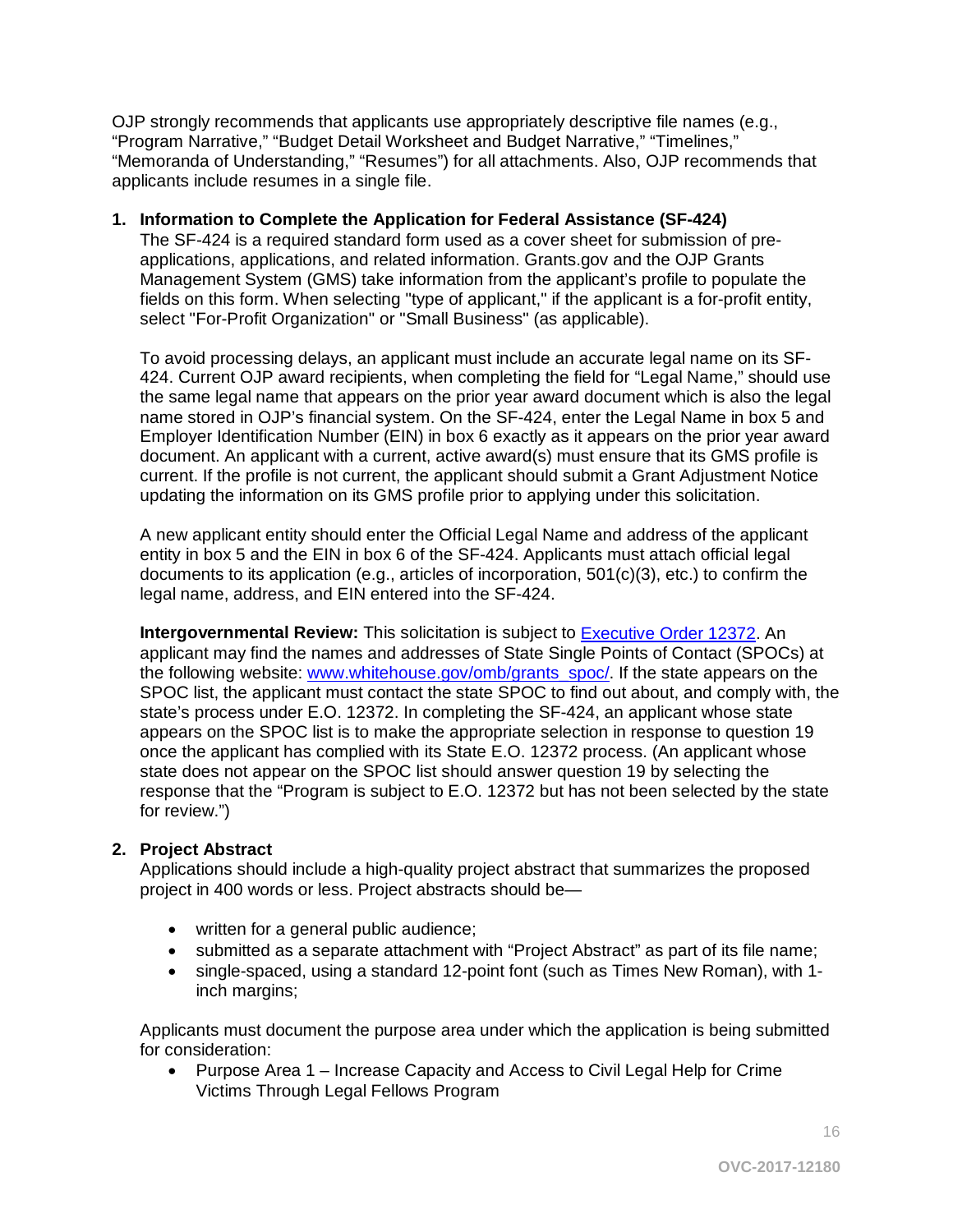- Purpose Area 2 Using Technology/Other Innovations to Increase Legal Access in Rural Areas
- Purpose Area 3 Training and Technical Assistance: Legal Partnerships Increasing Medical Care Advocacy to Crime Victims.

As a separate attachment, the project abstract will not count against the page limit for the program narrative.

All project abstracts should follow the detailed template available at [www.ojp.gov/funding/Apply/Resources/ProjectAbstractTemplate.pdf.](http://ojp.gov/funding/Apply/Resources/ProjectAbstractTemplate.pdf)

## **3. Program Narrative**

The program narrative should not exceed 25 doubled-spaced pages in 12-point font with 1 inch margins, and must include 6 separate sections: Project Abstract, Problem Statement, Project Goals and Objectives, Project Design and Implementation Plan, Organizational Capability and Project Management, and Plans for Measuring Progress and Outcomes. Each section is described below.

If the program narrative fails to comply with these length-related restrictions, OVC may consider such noncompliance in peer review and in final award decisions.

The following sections should be included as part of the program narrative<sup>[5](#page-16-0)</sup>:

- a. Statement of the Problem or description of the issue
- b. Project Design and Implementation
- c. Capabilities and Competencies
- d. Plan for Collecting the Data Required for this Solicitation's Performance Measures

OJP will require each successful applicant to submit specific performance measures data as part of its reporting under the award (see ["General Information about Post-Federal Award](#page-35-0)  [Reporting Requirements"](#page-35-0) in [Section F. Federal Award Administration Information\)](#page-35-0). The performance measures correlate to the goals, objectives, and deliverables identified under "Goals, Objectives, and Deliverables" in **Section A. Program Description**.

The application should describe the applicant's plan for collection of all of the performance measures data listed in the questionnaire below, should it receive funding. Award recipients will be required to provide the relevant data by submitting quarterly performance metrics through OVC's online Performance Measurement Tool (PMT). Applicants should review the complete list of Vision 21 Program performance measures: [https://ovcpmt.ojp.gov/documents/Vision21\\_Questionnaire121916\\_508.pdf](https://ovcpmt.ojp.gov/documents/Vision21_Questionnaire121916_508.pdf) .

<span id="page-16-0"></span> $\overline{a}$  $<sup>5</sup>$  For information on subawards (including the details on proposed subawards that should be included in</sup> the application), see "Budget and Associated Documentation" under [Section D. Application and](#page-35-0)  [Submission Information.](#page-35-0)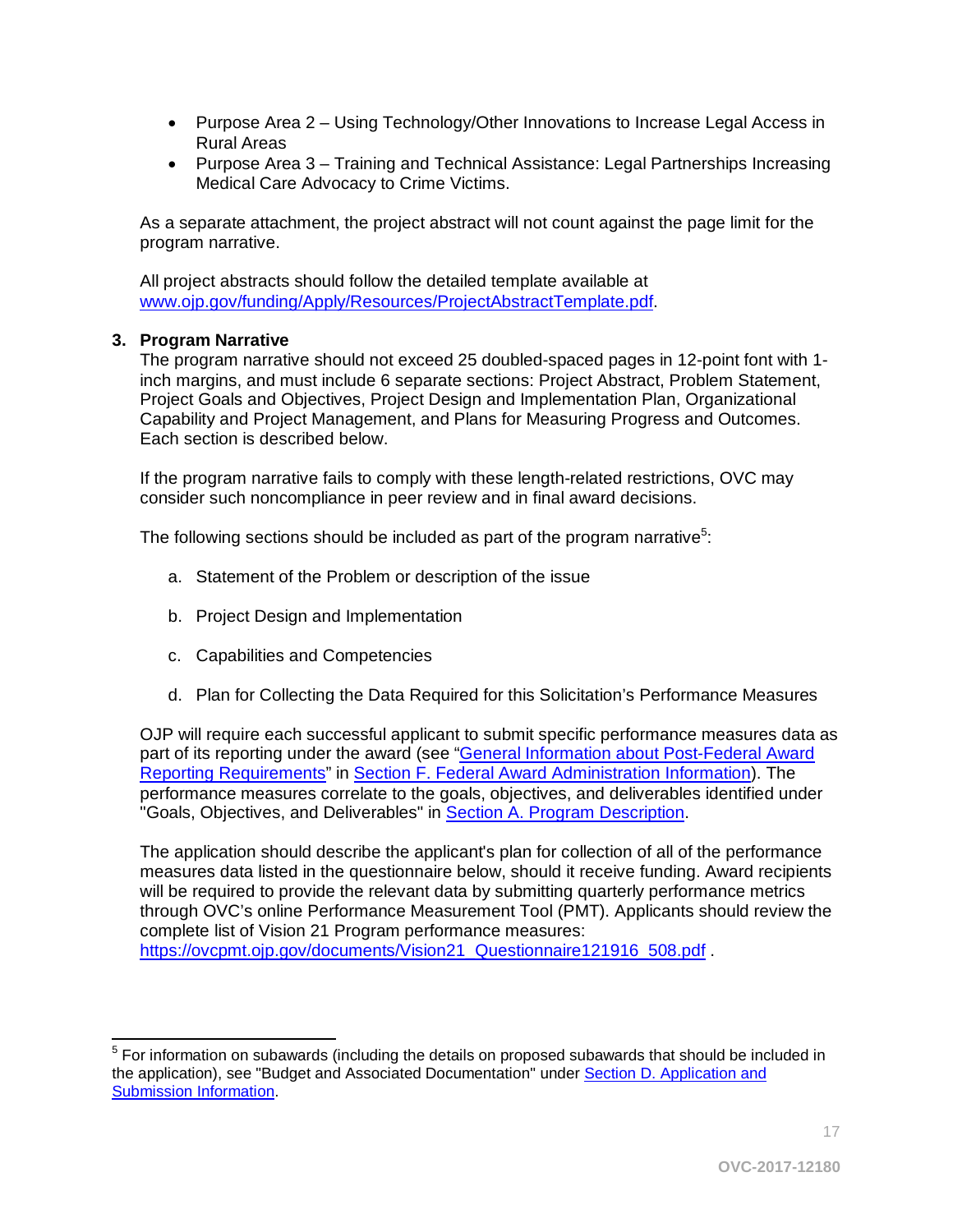#### **Note on Project Evaluations**

An applicant that proposes to use award funds through this solicitation to conduct project evaluations should be aware that certain project evaluations (such as systematic investigations designed to develop or contribute to generalizable knowledge) may constitute "research" for purposes of applicable DOJ human subjects' protection regulations. However, project evaluations that are intended only to generate internal improvements to a program or service, or are conducted only to meet OJP's performance measure data reporting requirements, likely do not constitute "research." Each applicant should provide sufficient information for OJP to determine whether the particular project it proposes would either intentionally or unintentionally collect and/or use information in such a way that it meets the DOJ definition of research that appears at 28 C.F.R. Part 46 ("Protection of Human Subjects").

Research, for purposes of human subjects' protection for OJP-funded programs, is defined as "a systematic investigation, including research development, testing and evaluation, designed to develop or contribute to generalizable knowledge." 28 C.F.R. 46.102(d).

For additional information on determining whether a proposed activity would constitute research for purposes of human subjects' protection, applicants should consult the decision tree in the "Research and the protection of human subjects" section of the ["Requirements](http://ojp.gov/funding/Explore/SolicitationRequirements/EvidenceResearchEvaluationRequirements.htm)  [related to Research"](http://ojp.gov/funding/Explore/SolicitationRequirements/EvidenceResearchEvaluationRequirements.htm) web page of the ["Overview of Legal Requirements Generally](http://ojp.gov/funding/Explore/SolicitationRequirements/index.htm)  [Applicable to OJP Grants and Cooperative Agreements - FY 2017,](http://ojp.gov/funding/Explore/SolicitationRequirements/index.htm)" available through the [OJP Funding Resource Center.](http://ojp.gov/funding/index.htm) Every prospective applicant whose application may propose a research or statistical component also should review the "Data Privacy and Confidentiality Requirements" section on that web page.

#### **4. Budget and Associated Documentation**

#### **a. Budget Detail Worksheet**

A sample Budget Detail Worksheet can be found at [www.ojp.gov/funding/Apply/Resources/BudgetDetailWorksheet.pdf.](http://ojp.gov/funding/Apply/Resources/BudgetDetailWorksheet.pdf) An applicant that submits its budget in a different format should use the budget categories listed in the sample budget worksheet. The Budget Detail Worksheet should break out costs by year.

For Purpose Area 1, the Budget Detail Worksheet should also break out costs charged under TVPA and VOCA. TVPA funds may only be used to support the legal fellows providing legal services to victims of trafficking.

For questions pertaining to budget and examples of allowable and unallowable costs, see the [DOJ Grants Financial Guide.](http://ojp.gov/financialguide/DOJ/index.htm)

#### **b. Budget Narrative**

The budget narrative should thoroughly and clearly describe every category of expense listed in the Budget Detail Worksheet. OJP expects proposed budgets to be complete, cost effective, and allowable (e.g., reasonable, allocable, and necessary for project activities).

An applicant should demonstrate in its budget narrative how it will maximize cost effectiveness of award expenditures. Budget narratives should generally describe cost effectiveness in relation to potential alternatives and the goals of the project. For example, a budget narrative should detail why planned in-person meetings are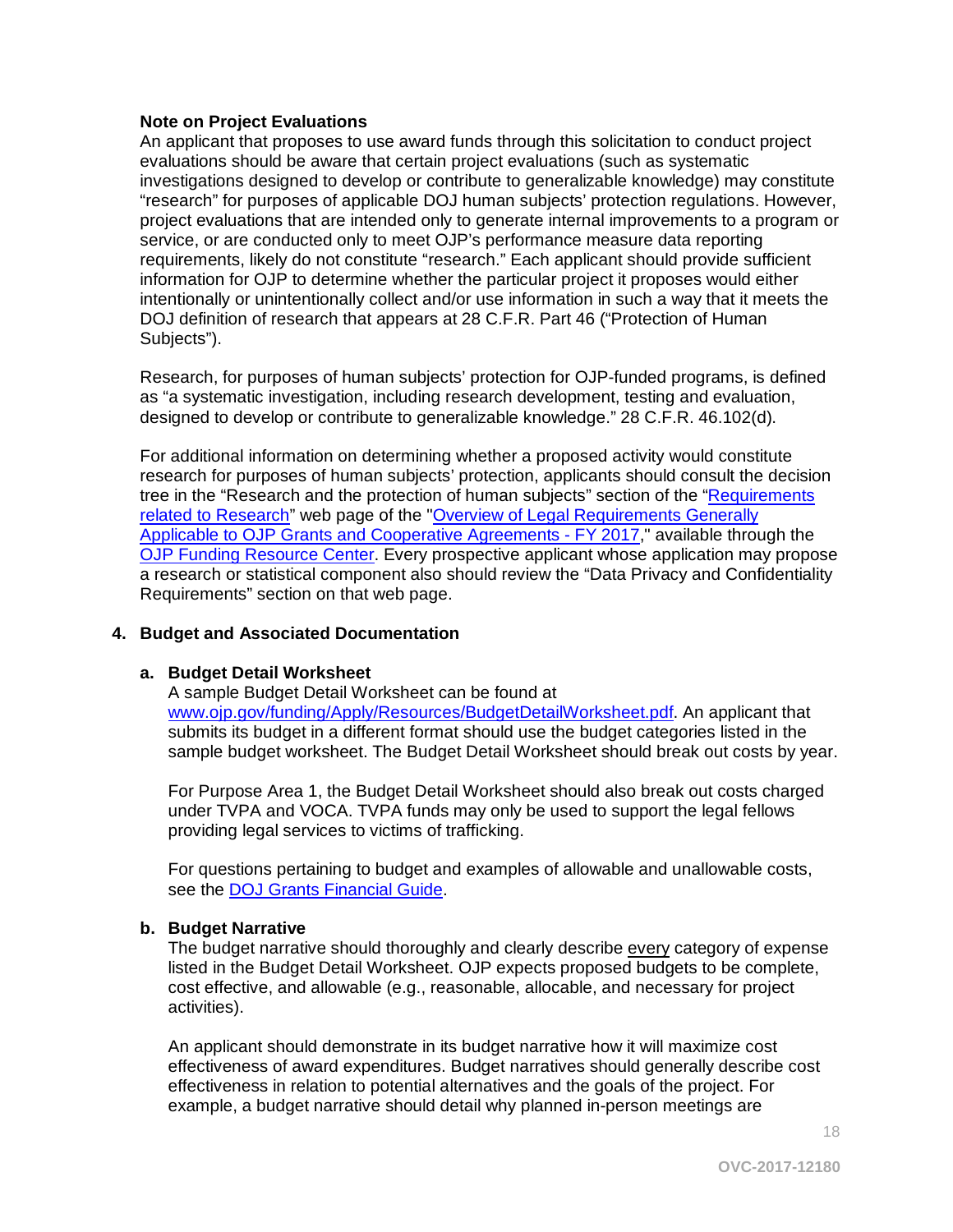necessary, or how technology and collaboration with outside organizations could be used to reduce costs, without compromising quality.

The budget narrative should be mathematically sound and correspond clearly with the information and figures provided in the Budget Detail Worksheet. The narrative should explain how the applicant estimated and calculated all costs, and how those costs are necessary to the completion of the proposed project. The narrative may include tables for clarification purposes, but need not be in a spreadsheet format. As with the Budget Detail Worksheet, the budget narrative should describe costs by year.

For Purpose Area 1, the budget narrative should also break out costs charged under TVPA and VOCA. TVPA funds may only be used to support the legal fellows providing legal services to victims of trafficking.

#### **c. Information on Proposed Subawards (if any), and on Proposed Procurement Contracts (if any)**

Applicants for OJP awards typically may propose to make "subawards." Applicants also may propose to enter into procurement "contracts" under the award.

Whether—for purposes of federal grants administrative requirements—a particular agreement between a recipient and a third party will be considered a "subaward" or instead considered a procurement "contract" under the award is determined by federal rules and applicable OJP guidance. It is an important distinction, in part because the federal administrative rules and requirements that apply to "subawards" and to procurement "contracts" under awards differ markedly.

In general, the central question is the relationship between what the third-party will do under its agreement with the recipient and what the recipient has committed (to OJP) to do under its award to further a public purpose (e.g., services the recipient will provide, products it will develop or modify, research or evaluation it will conduct). If a third party will provide some of the services the recipient has committed (to OJP) to provide, will develop or modify all or part of a product the recipient has committed (to OJP) to develop or modify, or will conduct part of the research or evaluation the recipient has committed (to OJP) to conduct, OJP will consider the agreement with the third party a subaward for purposes of federal grants administrative requirements.

This will be true **even if** the recipient, for internal or other non-federal purposes, labels or treats its agreement as a procurement, a contract, or a procurement contract. Neither the title nor the structure of an agreement determines whether the agreement—for purposes of federal grants administrative requirements—is a "subaward" or is instead a procurement "contract" under an award.

Additional guidance on the circumstances under which (for purposes of federal grants administrative requirements) an agreement constitutes a subaward as opposed to a procurement contract under an award, is available (along with other resources) on the [OJP Part 200 Uniform Requirements](http://ojp.gov/funding/Part200UniformRequirements.htm) web page.

#### **i. Information on Proposed Subawards**

A recipient of an OJP award may not make subawards ("subgrants") unless the recipient has specific federal authorization to do so. Unless an applicable statute or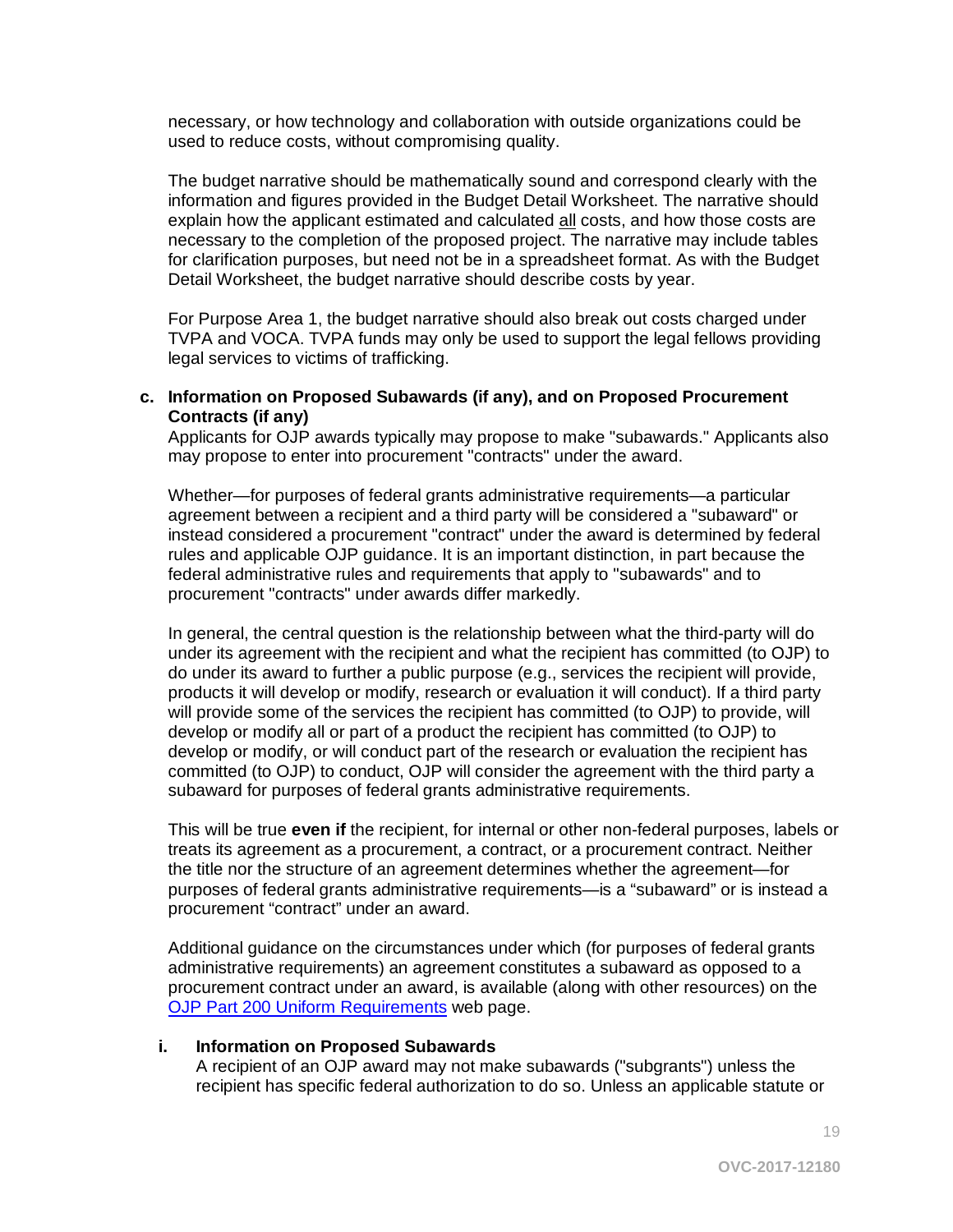DOJ regulation specifically authorizes (or requires) subawards, a recipient must have authorization from OJP before it may make a subaward.

A particular subaward may be authorized by OJP because the recipient included a sufficiently detailed description and justification of the proposed subaward in the application as approved by OJP. If, however, a particular subaward is not authorized by federal statute or regulation, and is not sufficiently described and justified in the application as approved by OJP, the recipient will be required, post-award, to request and obtain written authorization from OJP before it may make the subaward.

If an applicant proposes to make one or more subawards to carry out the federal award and program, the applicant should—(1) identify (if known) the proposed subrecipient(s), (2) describe in detail what each subrecipient will do to carry out the federal award and federal program, and (3) provide a justification for the subaward(s), with details on pertinent matters such as special qualifications and areas of expertise. Pertinent information on subawards should appear not only in the Program Narrative, but also in the Budget Detail Worksheet and budget narrative.

Additionally, under Purpose Area 1, an applicant proposing to place legal fellows who will provide services to human trafficking survivors—at a subaward organization should demonstrate that organization's history of working with human trafficking victims.

#### **ii. Information on Proposed Procurement Contracts (with specific justification for proposed noncompetitive contracts over \$150,000)**

Unlike a recipient contemplating a subaward, a recipient of an OJP award generally does not need specific prior federal authorization to enter into an agreement that for purposes of federal grants administrative requirements—is considered a procurement contract, provided that (1) the recipient uses its own documented procurement procedures and (2) those procedures conform to applicable federal law, including the Procurement Standards of the (DOJ) Part 200 Uniform Requirements (as set out at 2 C.F.R. 200.317 - 200.326). The Budget Detail Worksheet and budget narrative should identify proposed procurement contracts. (As discussed above, subawards must be identified and described separately from procurement contracts.)

The Procurement Standards in the Part 200 Uniform Requirements, however, reflect a general expectation that agreements that (for purposes of federal grants administrative requirements) constitute procurement "contracts" under awards will be entered into on the basis of full and open competition. If a proposed procurement contract would exceed the simplified acquisition threshold—currently, \$150,000—a recipient of an OJP award may not proceed without competition unless and until the recipient receives specific advance authorization from OJP to use a noncompetitive approach for the procurement.

An applicant that (at the time of its application) intends—without competition—to enter into a procurement "contract" that would exceed \$150,000 should include a detailed justification that explains to OJP why, in the particular circumstances, it is appropriate to proceed without competition. Various considerations that may be pertinent to the justification are outlined in the [DOJ Grants Financial Guide.](http://ojp.gov/financialguide/DOJ/index.htm)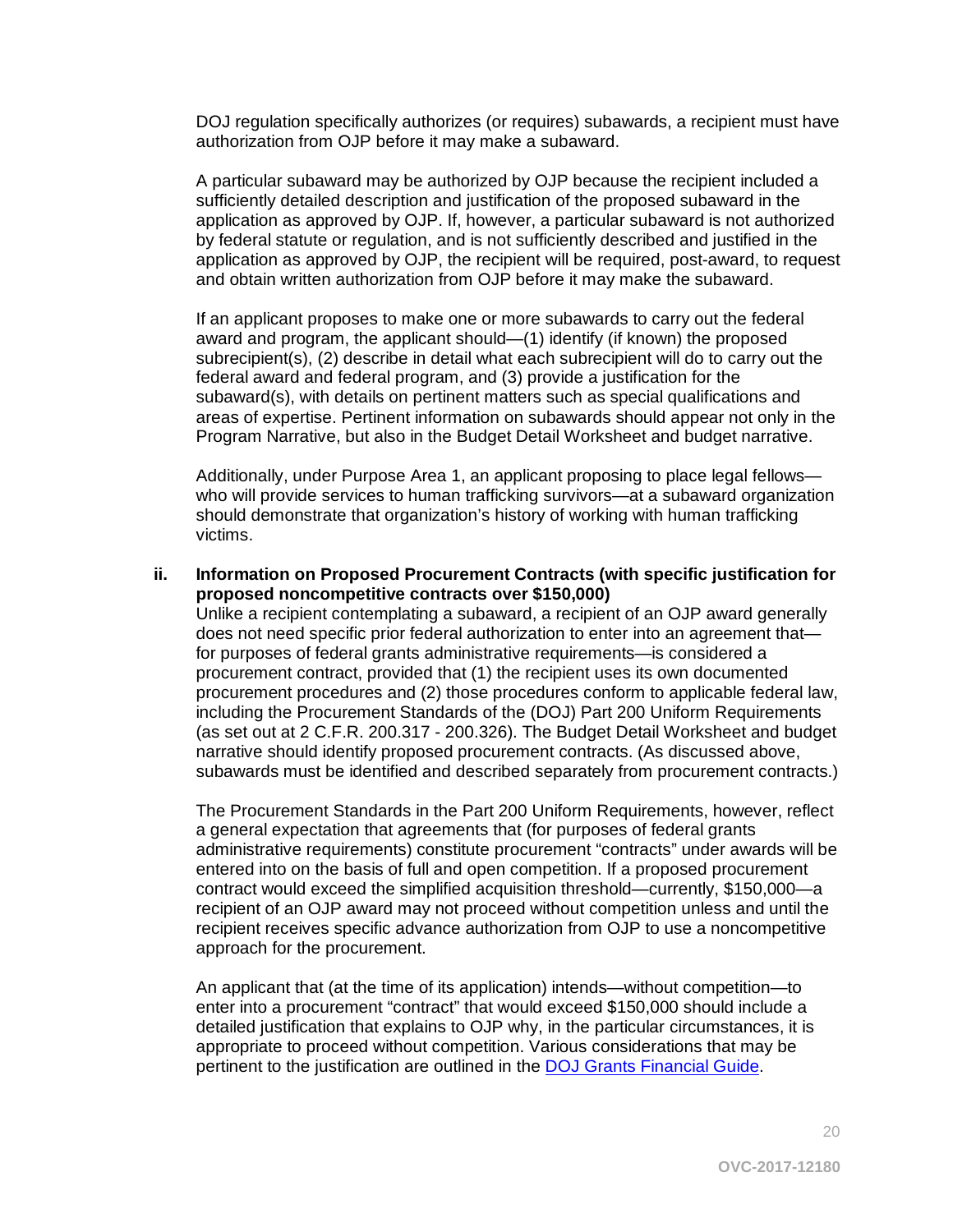#### **d. Pre-Agreement Costs**

For information on pre-agreement costs, see [Section B. Federal Award Information.](#page-10-1)

#### **5. Indirect Cost Rate Agreement (if applicable)**

Indirect costs may be charged to an award only if:

- (a) The recipient has a current (that is, unexpired), federally approved indirect cost rate; or
- (b) The recipient is eligible to use, and elects to use, the "de minimis" indirect cost rate described in the Part 200 Uniform Requirements, as set out at 2 C.F.R. 200.414(f).

An applicant with a current (that is, unexpired) federally approved indirect cost rate is to attach a copy of the indirect cost rate agreement to the application. An applicant that does not have a current federally approved rate may request one through its cognizant federal agency, which will review all documentation and approve a rate for the applicant entity, or, if the applicant's accounting system permits, applicants may propose to allocate costs in the direct cost categories.

For assistance with identifying the appropriate cognizant federal agency for indirect costs, please contact the OCFO Customer Service Center at 800–458–0786 or at [ask.ocfo@usdoj.gov.](mailto:ask.ocfo@usdoj.gov) If DOJ is the cognizant federal agency, applicants may obtain information needed to submit an indirect cost rate proposal at [http://www.ojp.gov/funding/Apply/Resources/IndirectCosts.pdf.](http://www.ojp.gov/funding/Apply/Resources/IndirectCosts.pdf)

Certain OJP recipients have the option of electing to use the "de minimis" indirect cost rate. An applicant that is eligible to use the "de minimis" rate that wishes to use the "de minimis" rate should attach written documentation to the application that advises OJP of both—(1) the applicant's eligibility to use the "de minimis" rate, and (2) its election to do so. If an eligible applicant elects the "de minimis" rate, costs must be consistently charged as either indirect or direct costs, but may not be double charged or inconsistently charged as both. The "de minimis" rate may no longer be used once an approved federally negotiated indirect cost rate is in place. (No entity that ever has had a federally approved negotiated indirect cost rate is eligible to use the "de minimis" rate.)

#### **6. Tribal Authorizing Resolution (if applicable)**

A tribe, tribal organization, or third party that proposes to provide direct services or assistance to residents on tribal lands should include in its application a resolution, letter, affidavit, or other documentation, as appropriate, that demonstrates (as a legal matter) that the applicant has the requisite authorization from the tribe(s) to implement the proposed project on tribal lands. In those instances when an organization or consortium of tribes applies for an award on behalf of a tribe or multiple specific tribes, the application should include appropriate legal documentation, as described above, from all tribes that would receive services or assistance under the award. A consortium of tribes for which existing consortium bylaws allow action without support from all tribes in the consortium (i.e., without an authorizing resolution or comparable legal documentation from each tribal governing body) may submit, instead, a copy of its consortium bylaws with the application.

An applicant unable to submit an application that includes a fully executed (i.e., signed) copy of legal appropriate documentation, as described above, consistent with the applicable tribe's governance structure, should, at a minimum, submit an unsigned, draft version of such legal documentation as part of its application (except for cases in which, with respect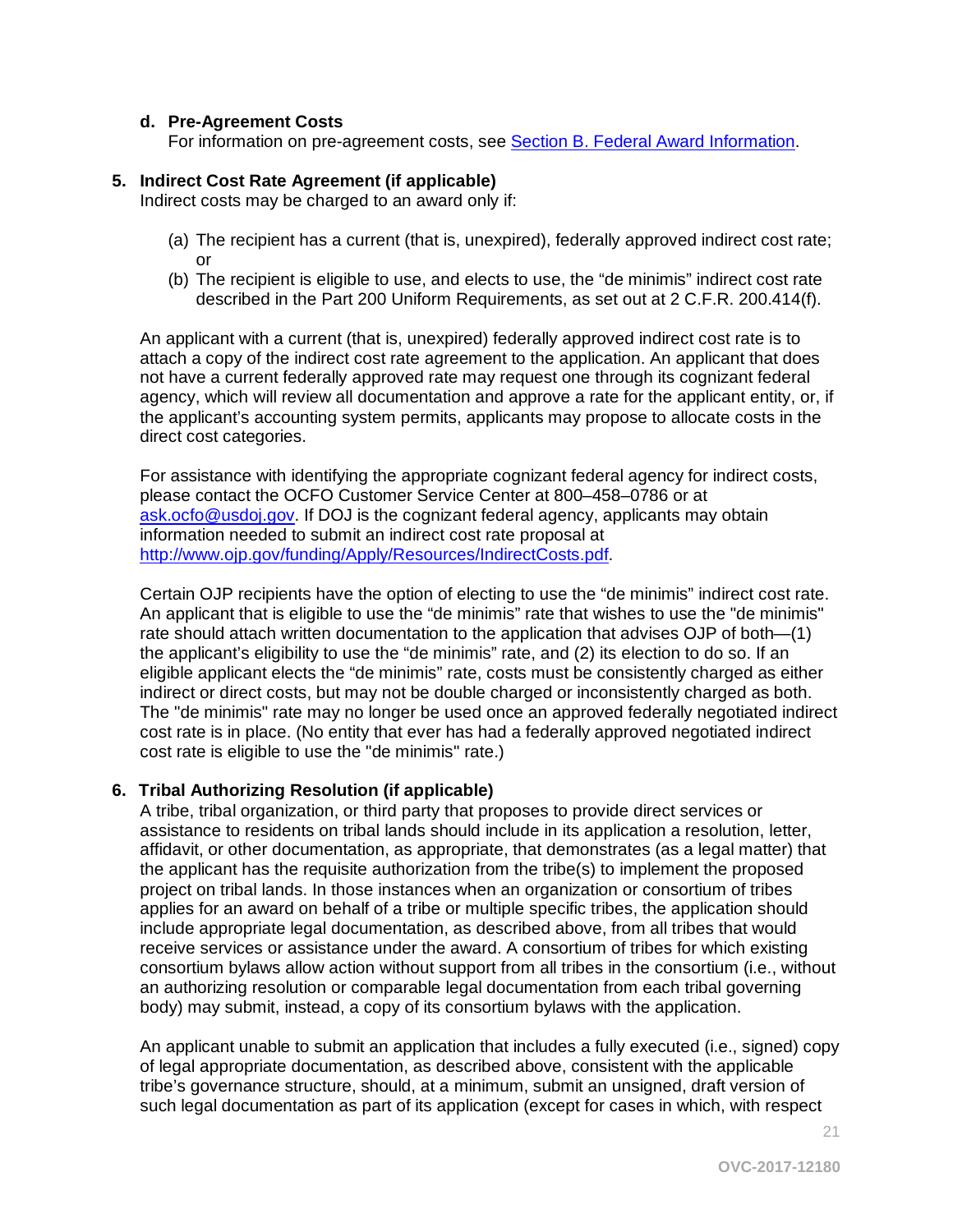to a tribal consortium applicant, consortium bylaws allow action without the support of all consortium member tribes). If selected for funding, OJP will make use of and access to award funds contingent on receipt of the fully executed legal documentation.

#### *7.* **Financial Management and System of Internal Controls Questionnaire (including applicant disclosure of high-risk status)**

**Every** applicant (other than an individual applying in his/her personal capacity) is to download, complete, and submit the OJP Financial Management and System of Internal [Controls Questionnaire,](http://ojp.gov/funding/Apply/Resources/FinancialCapability.pdf) as part of its application.

Among other things, the form requires each applicant to disclose whether it currently is designated "high risk" by a federal grant-making agency outside of DOJ. For purposes of this disclosure, high risk includes any status under which a federal awarding agency provides additional oversight due to the applicant's past performance, or other programmatic or financial concerns with the applicant. If an applicant is designated high risk by another federal awarding agency, the applicant must provide the following information:

- The federal awarding agency that currently designates the applicant high risk.
- The date the applicant was designated high risk.
- The high-risk point of contact at that federal awarding agency (name, phone number, and email address).
- The reasons for the high-risk status, as set out by the federal awarding agency.

OJP seeks this information to help ensure appropriate federal oversight of OJP awards. An applicant that is considered "high-risk" by another federal awarding agency is not automatically disqualified from receiving an OJP award. OJP may, however, consider the information in award decisions, and may impose additional OJP oversight of any award under this solicitation (including through the conditions that accompany the award document).

## **8. Disclosure of Lobbying Activities**

Each applicant must complete and submit this information. An applicant that expends any funds for lobbying activities is to provide all of the information requested on the form [Disclosure of Lobbying Activities \(SF-LLL\).](http://ojp.gov/funding/Apply/Resources/Disclosure.pdf) An applicant that does not expend any funds for lobbying activities is to enter "N/A" in the text boxes for item 10 ("a. Name and Address of Lobbying Registrant" and "b. Individuals Performing Services").

## **9. Additional Attachments**

## **a. Applicant Disclosure of Pending Applications**

Each applicant is to disclose whether it has (or is proposed as a subrecipient under) any pending applications for federally funded grants or cooperative agreements that (1) include requests for funding to support the same project being proposed in the application under this solicitation, and (2) would cover any identical cost items outlined in the budget submitted to OJP as part of the application under this solicitation. The applicant is to disclose applications made directly to federal awarding agencies, and also applications for subawards of federal funds (e.g., applications to state agencies that will subaward ("subgrant") federal funds).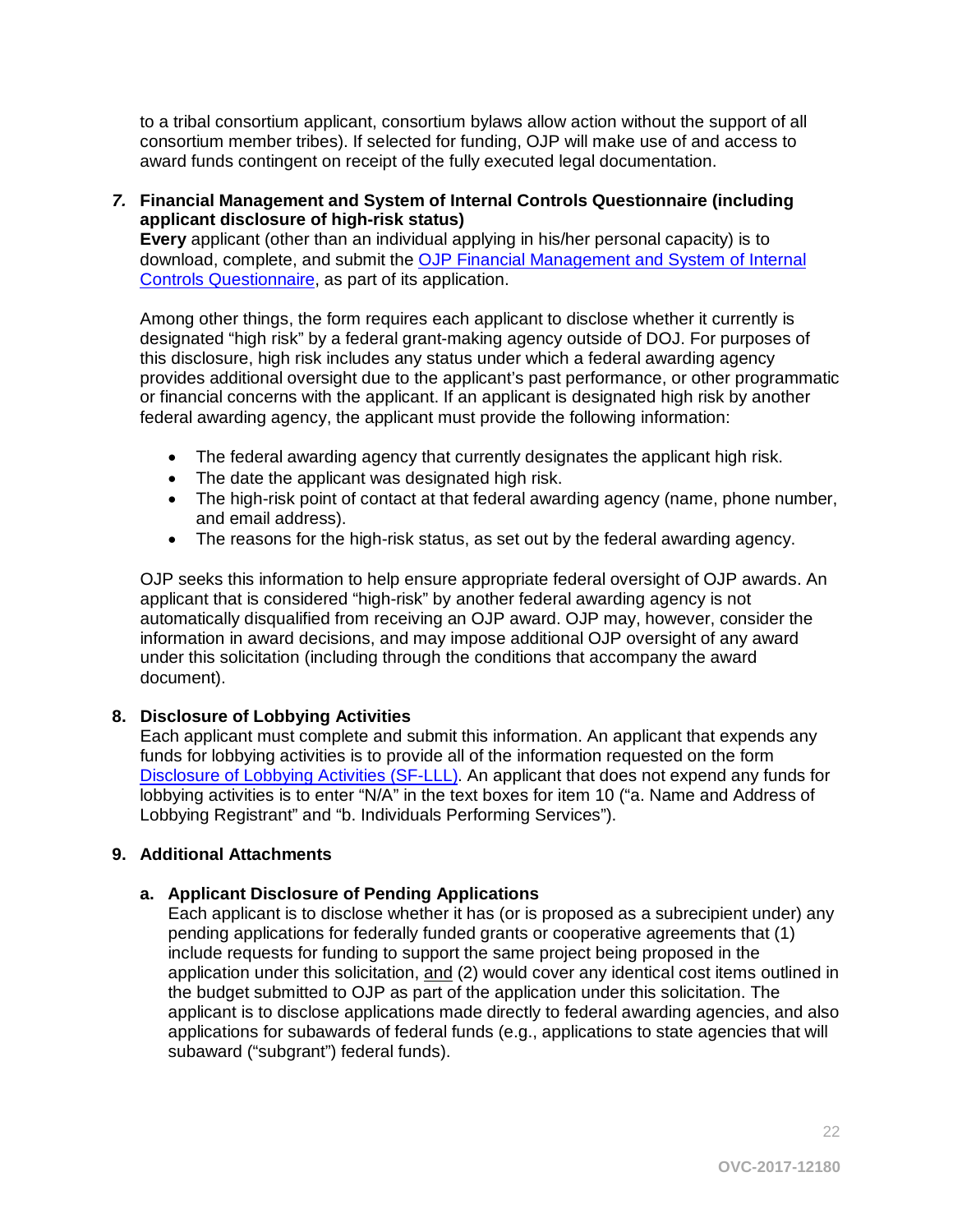OJP seeks this information to help avoid any inappropriate duplication of funding. Leveraging multiple funding sources in a complementary manner to implement comprehensive programs or projects is encouraged and is not seen as inappropriate duplication.

Each applicant that has one or more pending applications as described above is to provide the following information about pending applications submitted within the last 12 months:

- The federal or state funding agency
- The solicitation name/project name
- The point of contact information at the applicable federal or state funding agency

| <b>Federal or State</b><br><b>Funding Agency</b>                                                           | Solicitation Name/<br><b>Project Name</b>                                                             | Name/Phone/Email for Point of Contact at<br>Federal or State Funding Agency |
|------------------------------------------------------------------------------------------------------------|-------------------------------------------------------------------------------------------------------|-----------------------------------------------------------------------------|
| DOJ/Office of<br>Community<br><b>Oriented Policing</b><br>Services (COPS)                                  | <b>COPS Hiring</b><br>Program                                                                         | Jane Doe, 202/000-0000; jane.doe@usdoj.gov                                  |
| Health and<br>Human Services/<br>Substance Abuse<br>and Mental<br><b>Health Services</b><br>Administration | Drug-Free<br>Communities<br>Mentoring<br>Program/North<br><b>County Youth</b><br>Mentoring<br>Program | John Doe, 202/000-0000; john.doe@hhs.gov                                    |

Each applicant should include the table as a separate attachment to its application. The file should be named "Disclosure of Pending Applications." The applicant Legal Name on the application must match the entity named on the disclosure of pending applications statement.

Any applicant that does not have any pending applications as described above is to submit, as a separate attachment, a statement to this effect: "[Applicant Name on SF-424] does not have (and is not proposed as a subrecipient under) any pending applications submitted within the last 12 months for federally funded grants or cooperative agreements (or for subawards under federal grants or cooperative agreements) that request funding to support the same project being proposed in this application to OJP and that would cover any identical cost items outlined in the budget submitted as part of in this application."

#### **b. Research and Evaluation Independence and Integrity**

If an application proposes research (including research and development) and/or evaluation, the applicant must demonstrate research/evaluation independence and integrity, including appropriate safeguards, before it may receive award funds. The applicant must demonstrate independence and integrity regarding both this proposed research and/or evaluation, and any current or prior related projects.

Each application should include an attachment that addresses both i. and ii. below.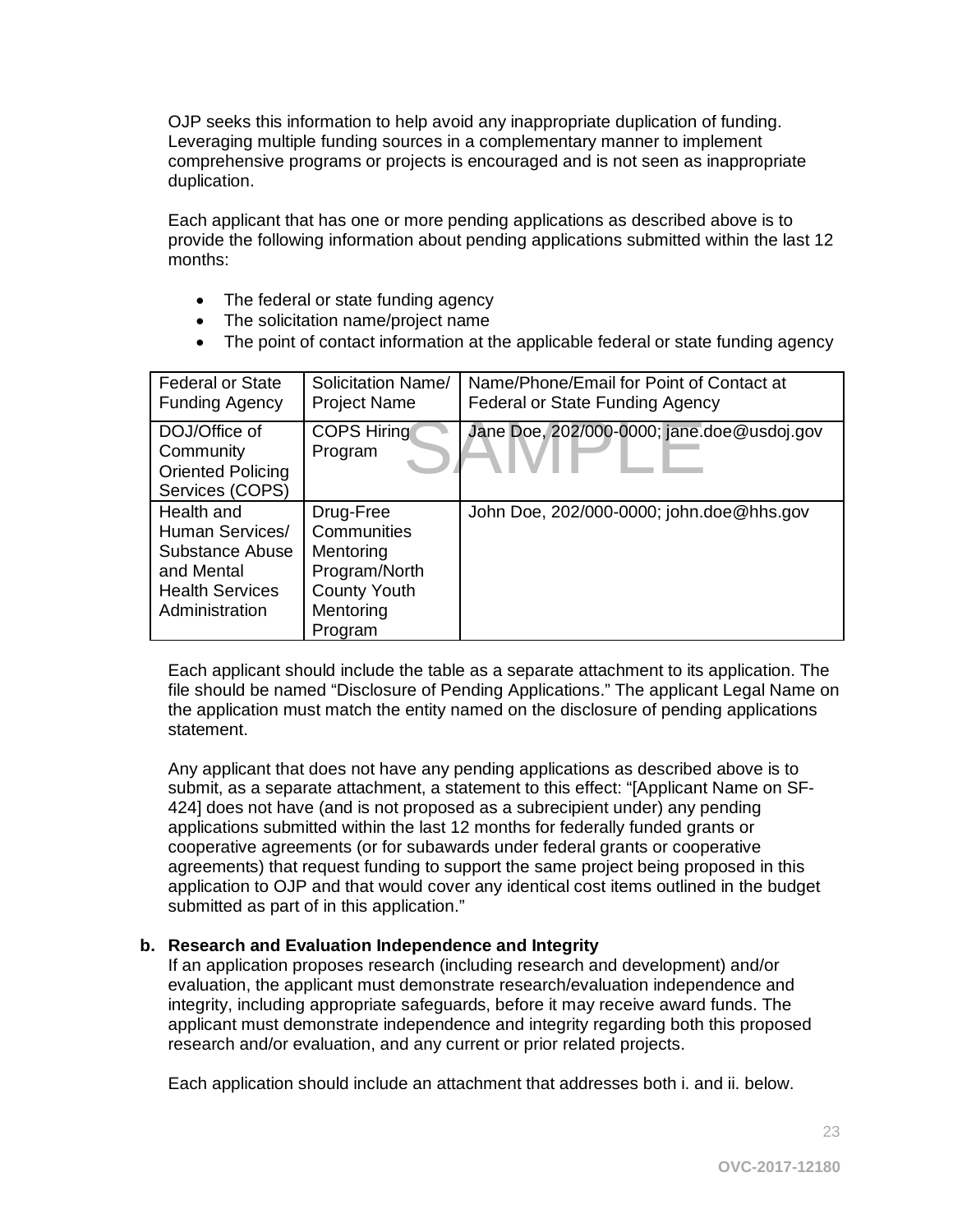- i. For purposes of this solicitation, each applicant is to document research and evaluation independence and integrity by including one of the following two items:
	- a. A specific assurance that the applicant has reviewed its application to identify any actual or potential apparent conflicts of interest (including through review of pertinent information on the principal investigator, any co-principal investigators, and any subrecipients), and that the applicant has identified no such conflicts of interest—whether personal or financial or organizational (including on the part of the applicant entity or on the part of staff, investigators, or subrecipients)—that could affect the independence or integrity of the research, including the design, conduct, and reporting of the research.

#### OR

- b. A specific description of actual or potential apparent conflicts of interest that the applicant has identified—including through review of pertinent information on the principal investigator, any co-principal investigators, and any subrecipients—that could affect the independence or integrity of the research, including the design, conduct, or reporting of the research. These conflicts may be personal (e.g., on the part of investigators or other staff), financial, or organizational (related to the applicant or any subrecipient entity). Some examples of potential investigator (or other personal) conflict situations are those in which an investigator would be in a position to evaluate a spouse's work product (actual conflict), or an investigator would be in a position to evaluate the work of a former or current colleague (potential apparent conflict). With regard to potential organizational conflicts of interest, as one example, generally an organization would not be given an award to evaluate a project, if that organization had itself provided substantial prior technical assistance to that specific project or a location implementing the project (whether funded by OJP or other sources), because the organization in such an instance might appear to be evaluating the effectiveness of its own prior work. The key is whether a reasonable person understanding all of the facts would be able to have confidence that the results of any research or evaluation project are objective and reliable. Any outside personal or financial interest that casts doubt on that objectivity and reliability of an evaluation or research product is a problem and must be disclosed.
- ii. In addition, for purposes of this solicitation, each applicant is to address possible mitigation of research integrity concerns by including, at a minimum, one of the following two items:
	- a. If an applicant reasonably believes that no actual or potential apparent conflicts of interest (personal, financial, or organizational) exist, then the applicant should provide a brief narrative explanation of how and why it reached that conclusion. The applicant also is to include an explanation of the specific processes and procedures that the applicant has in place, or will put in place, to identify and prevent (or, at the very least, mitigate) any such conflicts of interest pertinent to the funded project during the period of performance. Documentation that may be helpful in this regard may include organizational codes of ethics/conduct and policies regarding organizational,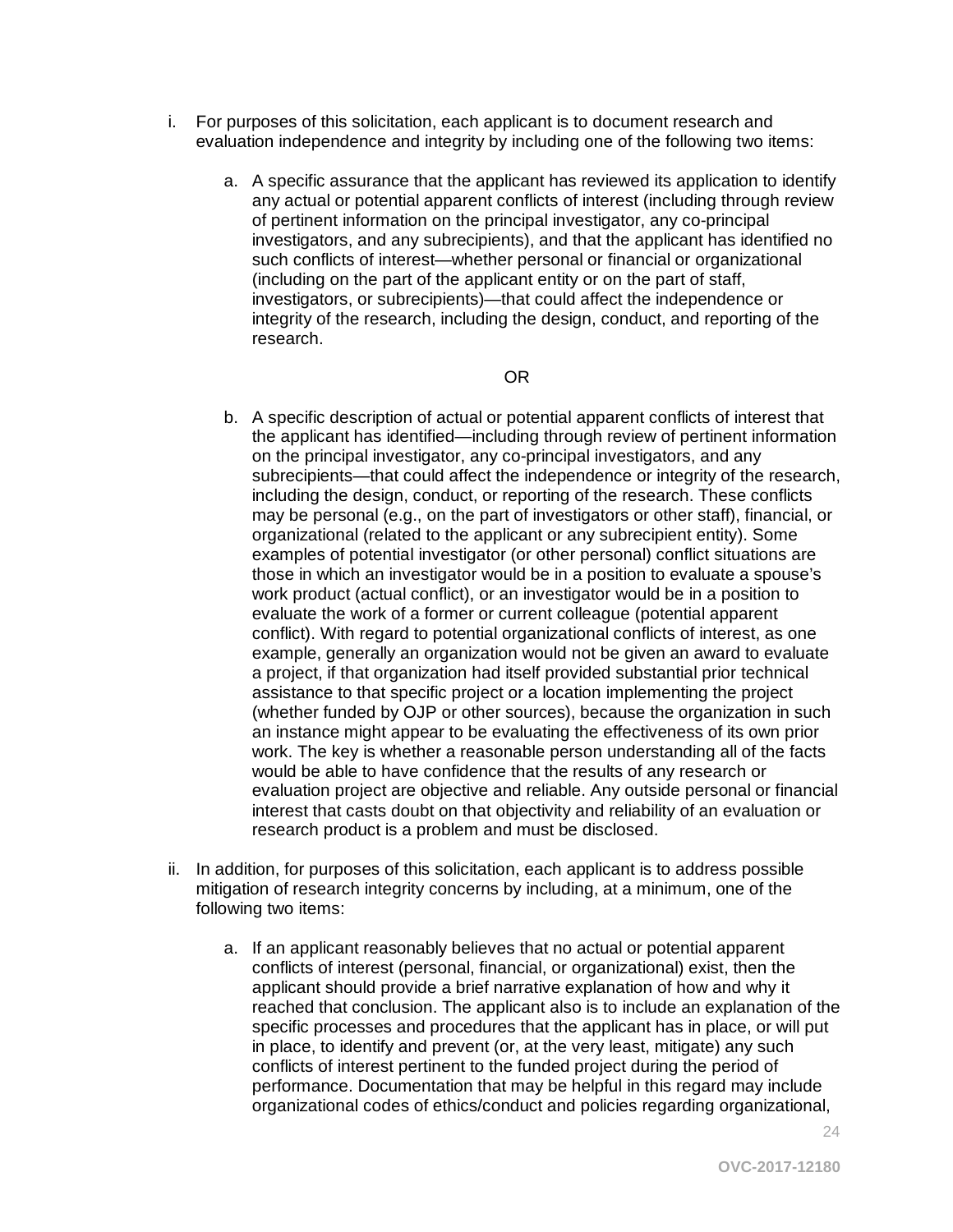personal, and financial conflicts of interest. There is no guarantee that the plan, if any, will be accepted as proposed.

#### OR

b. If the applicant has identified actual or potential apparent conflicts of interest (personal, financial, or organizational) that could affect the independence and integrity of the research, including the design, conduct, or reporting of the research, the applicant must is to provide a specific and robust mitigation plan to address each of those conflicts. At a minimum, the applicant is expected to explain the specific processes and procedures that the applicant has in place, or will put in place, to identify and eliminate (or, at the very least, mitigate) any such conflicts of interest pertinent to the funded project during the period of performance. Documentation that may be helpful in this regard may include organizational codes of ethics/conduct and policies regarding organizational, personal, and financial conflicts of interest. There is no guarantee that the plan, if any, will be accepted as proposed.

OJP will assess research and evaluation independence and integrity based on considerations such as the adequacy of the applicant's efforts to identify factors that could affect the objectivity or integrity of the proposed staff and/or the applicant entity (and any subrecipients) in carrying out the research, development, or evaluation activity; and the adequacy of the applicant's existing or proposed remedies to control any such factors.

#### **c. Disclosure of Process Related to Executive Compensation**

An applicant that is a nonprofit organization may be required to make certain disclosures relating to the processes it uses to determine the compensation of its officers, directors, trustees, and key employees.

Under certain circumstances, a nonprofit organization that provides unreasonably high compensation to certain persons may subject both the organization's managers and those who receive the compensation to additional federal taxes. A rebuttable presumption of the reasonableness of a nonprofit organization's compensation arrangements, however, may be available if the nonprofit organization satisfied certain rules set out in Internal Revenue Service regulations with regard to its compensation decisions.

Each applicant nonprofit organization must state at the time of its application (in the "OJP Financial Management and System of Internal Controls Questionnaire" mentioned earlier) whether or not the applicant entity believes (or asserts) that it currently satisfies the requirements of 26 C.F.R. 53.4958-6 (which relate to establishing or invoking a rebuttable presumption of reasonableness of compensation of certain individuals and entities).

A nonprofit organization that states in the questionnaire that it believes (or asserts) that it has satisfied the requirements of 26 C.F.R. 53.4958-6 must then disclose, in an attachment to its application (to be titled "Disclosure of Process related to Executive Compensation"), the process used by the applicant nonprofit organization to determine the compensation of its officers, directors, trustees, and key employees (together, "covered persons").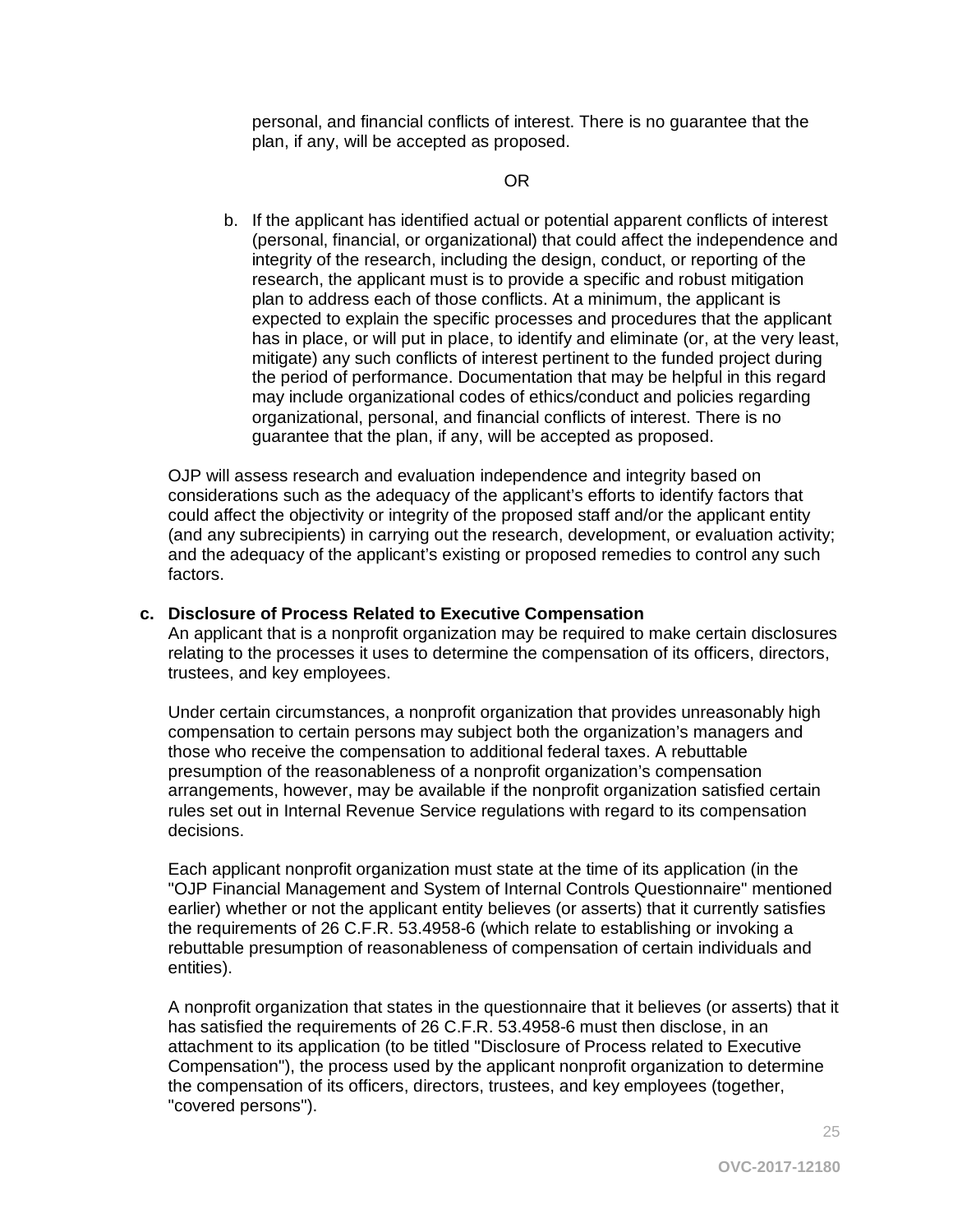At a minimum, the disclosure must describe in pertinent detail (1) the composition of the body that reviews and approves compensation arrangements for covered persons; (2) the methods and practices used by the applicant nonprofit organization to ensure that no individual with a conflict of interest participates as a member of the body that reviews and approves a compensation arrangement for a covered person; (3) the appropriate data as to comparability of compensation that is obtained in advance and relied upon by the body that reviews and approves compensation arrangements for covered persons; and (4) the written or electronic records that the applicant organization maintains as concurrent documentation of the decisions with respect to compensation of covered persons made by the body that reviews and approves such compensation arrangements, including records of deliberations and of the basis for decisions.

For purposes of the required disclosure, the following terms and phrases have the meanings set out by the Internal Revenue Service for use in connection with 26 C.F.R. 53.4958-6: officers, directors, trustees, key employees, compensation, conflict of interest, appropriate data as to comparability, adequate documentation, and concurrent documentation.

Applicant nonprofit organizations should note that following receipt of an appropriate request, OJP may be authorized or required by law to make information submitted to satisfy this requirement available for public inspection. Also, a recipient may be required to make a prompt supplemental disclosure after the award in certain circumstances (e.g., changes in the way the organization determines compensation).

#### <span id="page-25-0"></span>**How to Apply**

Applicants must register in, and submit applications through Grants.gov, a primary source to find federal funding opportunities and apply for funding. Find complete instructions on how to register and submit an application at [www.Grants.gov.](http://www.grants.gov/) Applicants that experience technical difficulties during this process should call the Grants.gov Customer Support Hotline at 800–518– 4726 or 606–545–5035, which operates 24 hours a day, 7 days a week, except on federal holidays.

Registering with Grants.gov is a one-time process; however, **processing delays may occur, and it can take several weeks** for first-time registrants to receive confirmation of registration and a user password. OJP encourages applicants to **register several weeks** before the application submission deadline. In addition, OJP urges applicants to submit applications at least 72 hours prior to the application due date, in order to allow time for the applicant to receive validation messages or rejection notifications from Grants.gov, and to correct in a timely fashion any problems that may have caused a rejection notification.

OJP strongly encourages all prospective applicants to sign up for Grants.gov email [notifications](http://www.grants.gov/web/grants/manage-subscriptions.html) regarding this solicitation. If this solicitation is cancelled or modified, individuals who sign up with Grants.gov for updates will be automatically notified.

**Browser Information:** Grants.gov was built to be compatible with Internet Explorer. For technical assistance with Google Chrome, or another browser, contact Grants.gov Customer Support.

**Note on Attachments:** Grants.gov has two categories of files for attachments: "mandatory" and "optional." OJP receives all files attached in both categories. Please ensure that all required documents are attached in either Grants.gov category.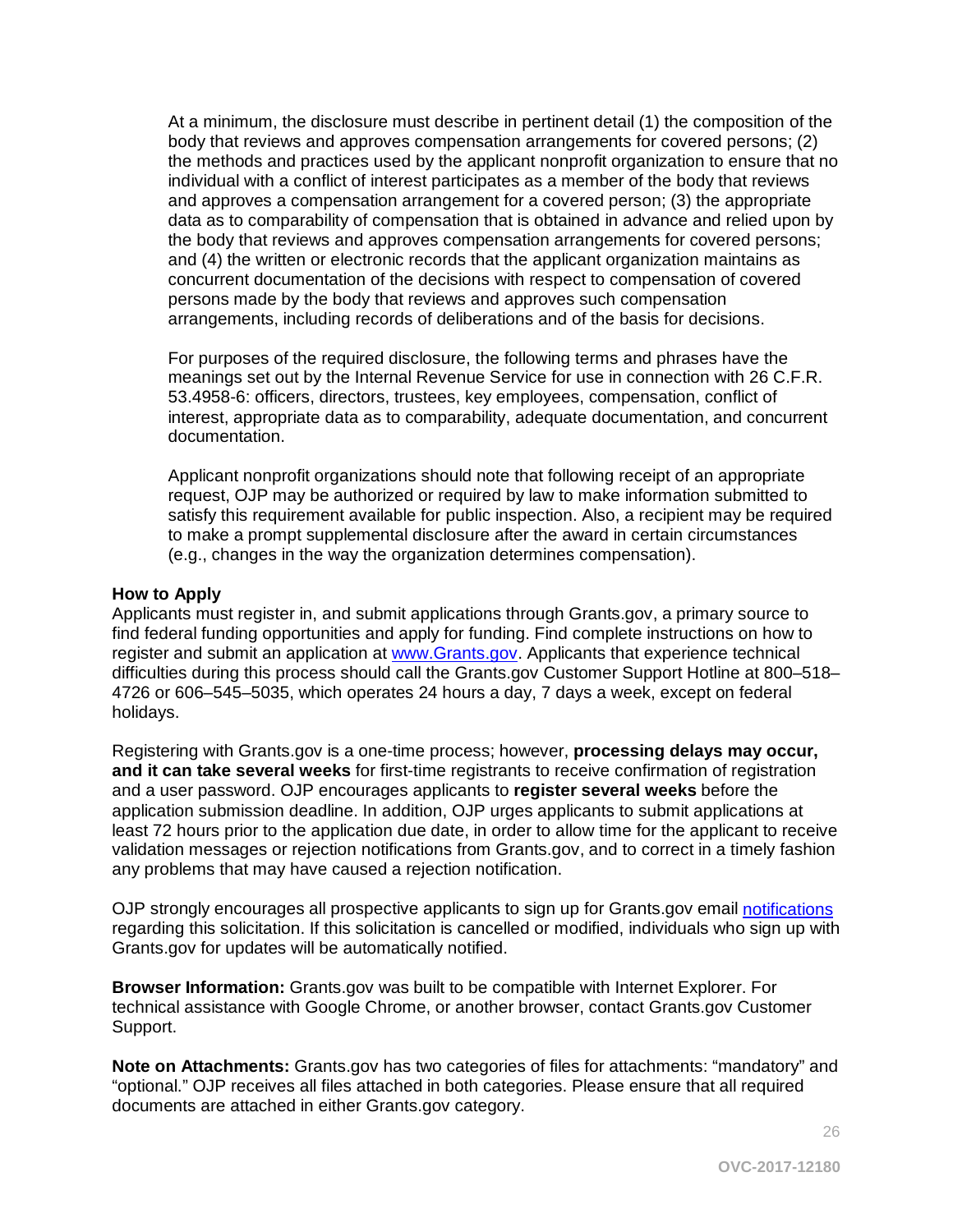**Note on File Names and File Types:** Grants.gov only permits the use of certain specific characters in the file names of attachments. Valid file names may include only the characters shown in the table below. Grants.gov rejects any application that includes an attachment(s) with a file name that contains any characters not shown in the table below. Grants.gov forwards successfully submitted applications to the OJP GMS.

| Characters           | <b>Special Characters</b>                                        |                     |                       |  |
|----------------------|------------------------------------------------------------------|---------------------|-----------------------|--|
| Upper case $(A - Z)$ | Parenthesis (                                                    | Curly braces $\{\}$ | Square brackets []    |  |
| Lower case $(a - z)$ | Ampersand (&)                                                    | Tilde $(-)$         | Exclamation point (!) |  |
| Underscore (         | Comma $(,)$                                                      | Semicolon (; )      | Apostrophe (          |  |
| Hyphen (-            | At sign $(\mathcal{Q})$                                          | Number sign (#)     | Dollar sign (\$)      |  |
| Space                | Percent sign (%)                                                 | Plus sign $(+)$     | Equal sign $(=)$      |  |
| Period (.)           | Applicants must use the "&" format in place of the ampersand (&) |                     |                       |  |
|                      | when using XML format for documents.                             |                     |                       |  |

**GMS does not accept executable file types as application attachments**. These disallowed file types include, but are not limited to, the following extensions: ".com," ".bat," ".exe," ".vbs," ".cfg," ".dat," ".db," ".dbf," ".dll," ".ini," ".log," ".ora," ".sys," and ".zip." GMS may reject applications with files that use these extensions. It is important to allow time to change the type of file(s) if the application is rejected.

All applicants are required to complete the following steps:

Every applicant entity must comply with all applicable System for Award Management (SAM) and unique entity identifier (currently, a Data Universal Numbering System [DUNS] number) requirements. If an applicant entity has not fully complied with applicable SAM and unique identifier requirements by the time OJP makes award decisions, OJP may determine that the applicant is not qualified to receive an award and may use that determination as a basis for making the award to a different applicant.

An individual who wishes to apply in his/her personal capacity should search Grants.gov for funding opportunities for which individuals are eligible to apply. Use the Funding Opportunity Number (FON) to register. (An applicant applying as an individual must comply with all applicable Grants.gov individual registration requirements.)

Complete the registration form at<https://apply07.grants.gov/apply/IndCPRegister> to create a username and password for Grants.gov. (An applicant applying as an individual should complete all steps except 1, 2 and 4.)

**1. Acquire a unique entity identifier (currently, a DUNS number).** In general, the Office of Management and Budget requires every applicant for a federal award (other than an individual) to include a "unique entity identifier" in each application, including an application for a supplemental award. Currently, a DUNS number is the required unique entity identifier.

A DUNS number is a unique nine-digit identification number provided by the commercial company Dun and Bradstreet. This unique entity identifier is used for tracking purposes, and to validate address and point of contact information for applicants, recipients, and subrecipients. It will be used throughout the life cycle of an OJP award. Obtaining a DUNS number is a free, one-time activity. Call Dun and Bradstreet at 866–705–5711 to obtain a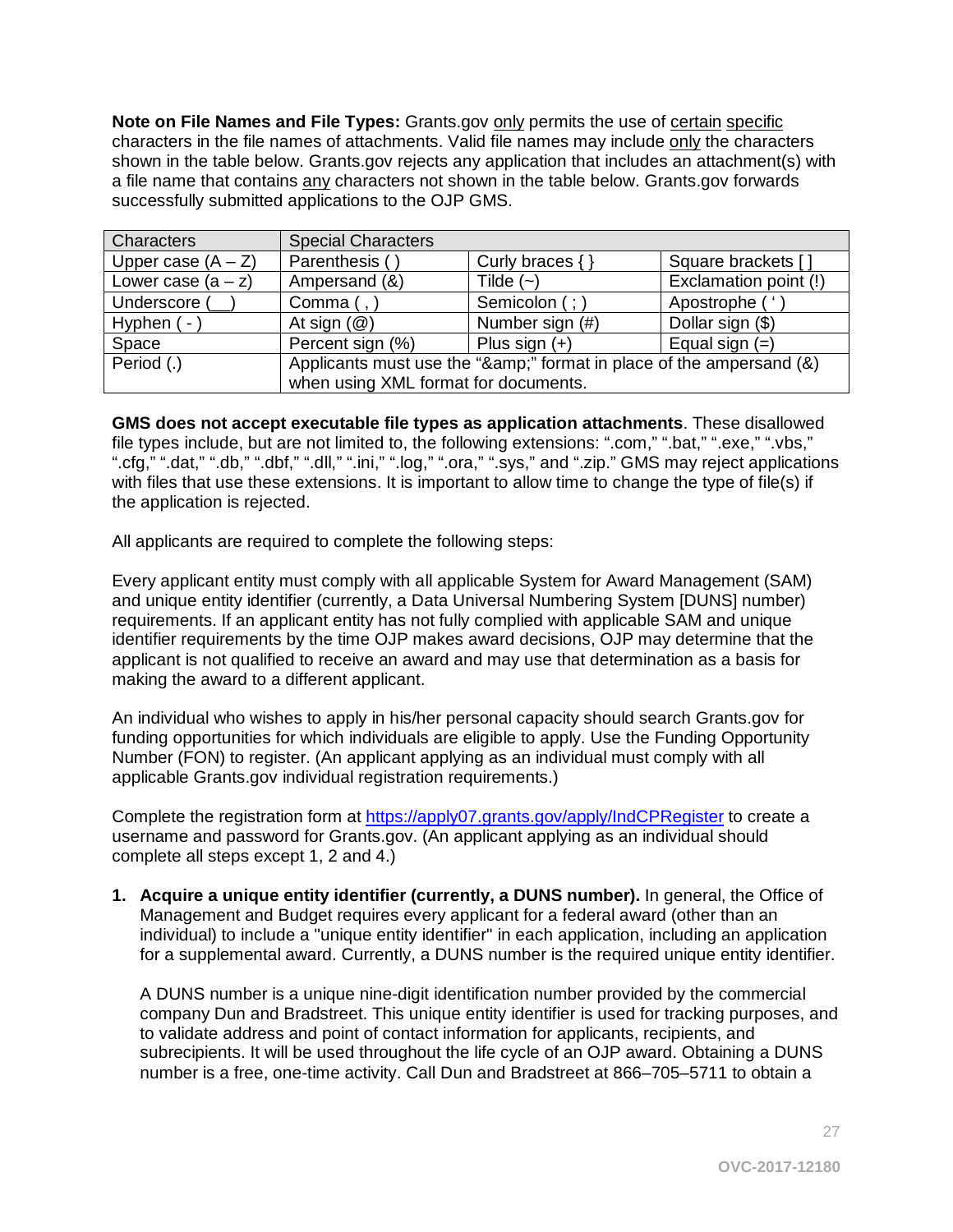DUNS number or apply online at [www.dnb.com.](http://www.dnb.com/) A DUNS number is usually received within 1–2 business days.

**2. Acquire registration with SAM.** SAM is the repository for certain standard information about federal financial assistance applicants, recipients, and subrecipients. All applicants for OJP awards (other than individuals) must maintain current registrations in the SAM database. An applicant must be registered in SAM to successfully register in Grants.gov. Each applicant must **update or renew its SAM registration at least annually** to maintain an active status. SAM registration and renewal can take as long as 10 business days to complete.

An application cannot be successfully submitted in Grants.gov until Grants.gov receives the SAM registration information. Once the SAM registration/renewal is complete, **the information transfer from SAM to Grants.gov can take as long as 48 hours**. OJP recommends that the applicant register or renew registration with SAM as early as possible.

Information about SAM registration procedures can be accessed at [www.sam.gov.](https://www.sam.gov/portal/SAM/#1)

- **3. Acquire an Authorized Organization Representative (AOR) and a Grants.gov username and password.** Complete the AOR profile on Grants.gov and create a username and password. An applicant entity's "unique entity identifier" (DUNS number) must be used to complete this step. For more information about the registration process for organizations and other entities, go to [https://apply07.grants.gov/apply/OrcRegister.](https://apply07.grants.gov/apply/OrcRegister) Individuals registering with Grants.gov should go to [http://www.grants.gov/web/grants/applicants/individual](http://www.grants.gov/web/grants/applicants/individual-registration.html)[registration.html.](http://www.grants.gov/web/grants/applicants/individual-registration.html)
- **4. Acquire confirmation for the AOR from the E-Business Point of Contact (E-Biz POC).** The E-Biz POC at the applicant organization must log into Grants.gov to confirm the applicant organization's AOR. The E-Biz POC will need the Marketing Partner Identification Number (MPIN) password obtained when registering with SAM to complete this step. Note that an organization can have more than one AOR.
- **5. Search for the funding opportunity on Grants.gov***.* Use the following identifying information when searching for the funding opportunity on Grants.gov. The Catalog of Federal Domestic Assistance ("CFDA") number for this solicitation is 16.582, titled "Crime Victim Assistance/Discretionary Grants," OVC-2017-12180.
- **6. Submit a valid application consistent with this solicitation by following the directions in Grants.gov.** Within 24–48 hours after submitting the electronic application, the applicant should receive two notifications from Grants.gov. The first will confirm the receipt of the application. The second will state whether the application has been validated and successfully submitted, or whether it has been rejected due to errors, with an explanation. It is possible to first receive a message indicating that the application is received, and then receive a rejection notice a few minutes or hours later. Submitting an application well ahead of the deadline provides time to correct the problem(s) that caused the rejection. Important: OJP urges each applicant to submit its application at least 72 hours prior to the application due date, to allow time to receive validation messages or rejection notifications from Grants.gov, and to correct in a timely fashion any problems that may have caused a rejection notification. Applications must be successfully submitted through Grants.gov by 11:59 p.m. eastern time on July 18, 2017.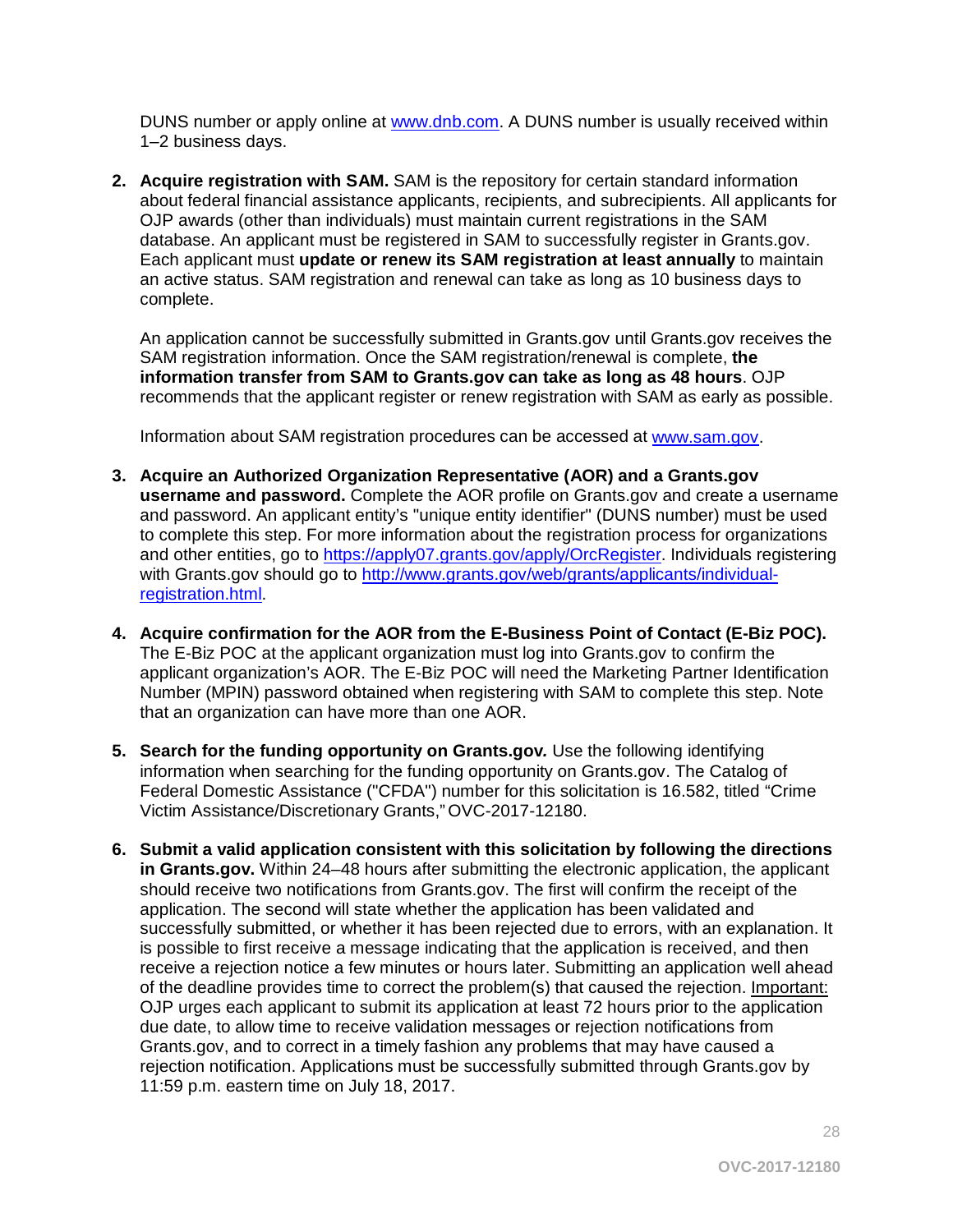Click [here](http://www.grants.gov/web/grants/applicants/organization-registration.html) for further details on DUNS numbers, SAM, and Grants.gov registration steps and timeframes.

#### **Note: Application Versions**

If an applicant submits multiple versions of the same application, OJP will review only the most recent system-validated version submitted.

#### **Experiencing Unforeseen Grants.gov Technical Issues**

An applicant that experiences unforeseen Grants.gov technical issues beyond its control that prevent it from submitting its application by the deadline must contact the Grants.gov [Customer](http://www.grants.gov/web/grants/support.html)  [Support Hotline](http://www.grants.gov/web/grants/support.html) or the [SAM Help Desk](https://www.fsd.gov/fsd-gov/home.do) (Federal Service Desk) to report the technical issue and receive a tracking number. The applicant must email the OVC contact identified in the Contact Information section on the title page **within 24 hours after the application deadline** to request approval to submit its application after the deadline. The applicant's email must describe the technical difficulties, and must include a timeline of the applicant's submission efforts, the complete grant application, the applicant's DUNS number, and any Grants.gov Help Desk or SAM tracking number(s).

**Note: OJP does not automatically approve requests to submit a late application.** After OJP reviews the applicant's request, and contacts the Grants.gov or SAM Help Desks to verify the reported technical issues, OJP will inform the applicant whether the request to submit a late application has been approved or denied. If OJP determines that the untimely application submission was due to the applicant's failure to follow all required procedures, OJP will deny the applicant's request to submit its application.

The following conditions generally are insufficient to justify late submissions:

- Failure to register in SAM or Grants.gov in sufficient time. (SAM registration and renewal can take as long as 10 business days to complete. The information transfer from SAM to Grants.gov can take up to 48 hours.)
- Failure to follow Grants.gov instructions on how to register and apply as posted on its website.
- Failure to follow each instruction in the OJP solicitation.
- Technical issues with the applicant's computer or information technology environment, such as issues with firewalls or browser incompatibility.

#### **Notifications regarding known technical problems with Grants.gov, if any, are posted at the top of the OJP [Funding Resource Center](http://ojp.gov/funding/index.htm) web page.**

## <span id="page-28-0"></span>**E. Application Review Information**

#### <span id="page-28-1"></span>**Review Criteria**

Applications that meet basic minimum requirements will be evaluated by peer reviewers using the following review criteria.

- 1. Abstract (5%)
- 2. Statement of the Problem/Description of the Issue (10%)
- 3. Project Design and Implementation Plan (40%)
- 4. Capabilities and Competencies (25%)
- 5. Plan for Collecting the Data Required for this Solicitation's Performance Measures (10%)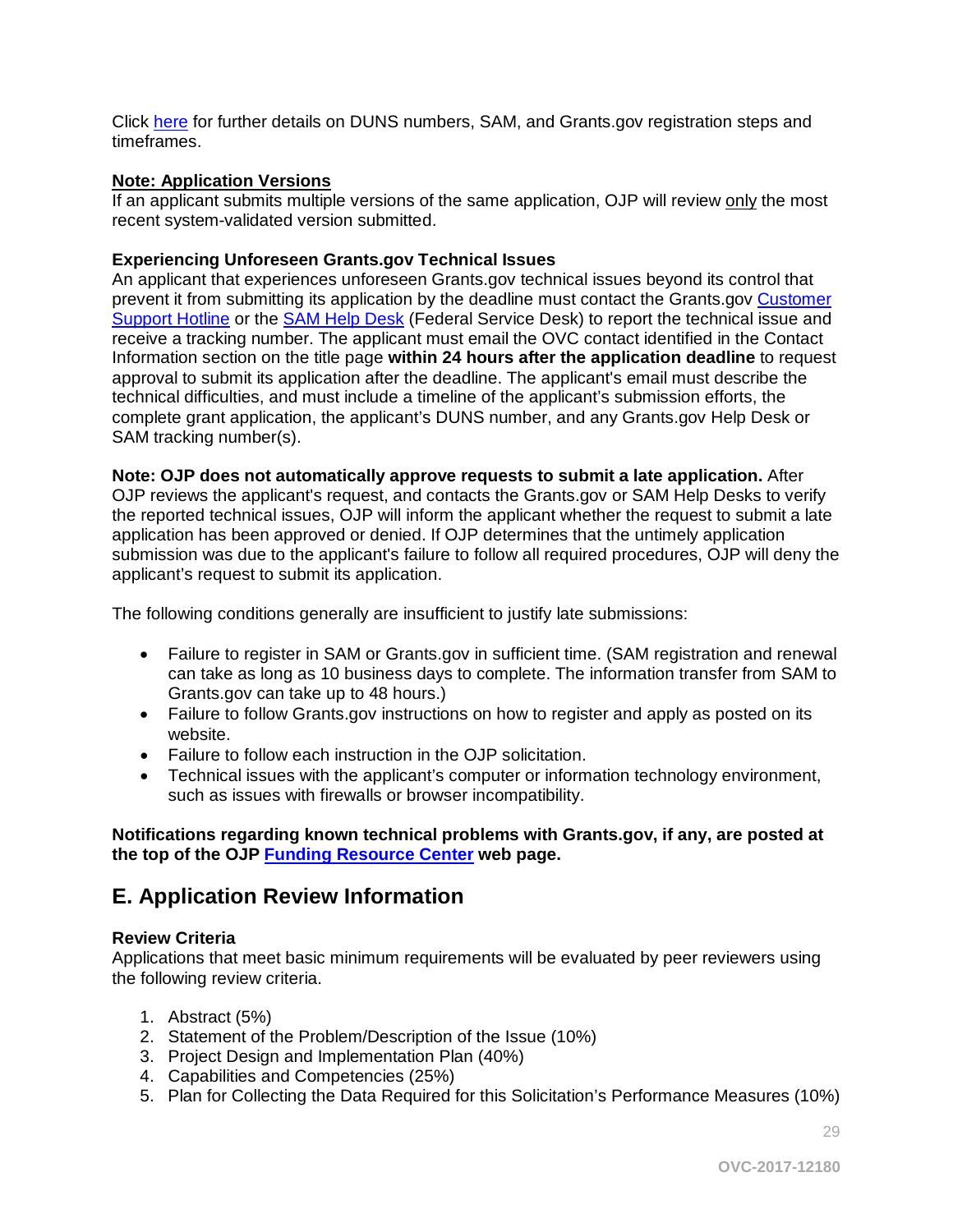6. Budget: complete, cost effective, and allowable (e.g., reasonable, allocable, and necessary for project activities). Budget narratives should demonstrate generally how applicants will maximize cost effectiveness of grant expenditures. Budget narratives should demonstrate cost effectiveness in relation to potential alternatives and the goals of the project. $6(10%)$  $6(10%)$ 

#### <span id="page-29-0"></span>**Review Process**

OJP is committed to ensuring a fair and open process for making awards. OVC reviews the application to make sure that the information presented is reasonable, understandable, measurable, and achievable, and consistent with the solicitation.

Peer reviewers will review the applications submitted under this solicitation that meet basic minimum requirements. For purposes of assessing whether an application meets basic minimum requirements and should proceed to further consideration, OJP screens applications for compliance with those requirements. Although specific requirements may vary, the following are common requirements applicable to all solicitations for funding under OJP programs:

- The application must be submitted by an eligible type of applicant.
- The application must request funding within programmatic funding constraints (if applicable).
- The application must be responsive to the scope of the solicitation.
- The application must include all items designated as "critical elements".
- The applicant must not be identified in SAM as excluded from receiving federal awards.

For a list of the critical elements for this solicitation, see "What an Application Should Include" under [Section D. Application and Submission Information.](#page-35-0)

Peer review panels will evaluate, score, and rate applications that meet basic minimum requirements. OVC may use internal peer reviewers, external peer reviewers, or a combination, to assess applications on technical merit using the solicitation's review criteria. An external peer reviewer is an expert in the subject matter of a given solicitation who is not a current DOJ employee. An internal reviewer is a current DOJ employee who is well-versed or has expertise in the subject matter of this solicitation. Peer reviewers' ratings and any resulting recommendations are advisory only, although reviewer views are considered carefully. Other important considerations for OJP include underserved populations, geographic diversity, strategic priorities, available funding, and the extent to which the budget detail worksheet and budget narrative accurately explain project costs that are reasonable, necessary, and otherwise allowable under federal law and applicable federal cost principles.

Pursuant to the Part 200 Uniform Requirements, before award decisions are made, OJP also reviews information related to the degree of risk posed by applicants. Among other things to help assess whether an applicant that has one or more prior federal awards has a satisfactory record with respect to performance, integrity, and business ethics, OJP checks whether the applicant is listed in SAM as excluded from receiving a federal award. If OJP anticipates that an award will exceed \$150,000 in federal funds, OJP also must review and consider any information about the applicant that appears in the non-public segment of the integrity and

<span id="page-29-1"></span> $\overline{a}$  $6$  Generally speaking, a reasonable cost is a cost that, in its nature or amount, does not exceed that which would be incurred by a prudent person under the circumstances prevailing at the time the decision was made to incur the costs.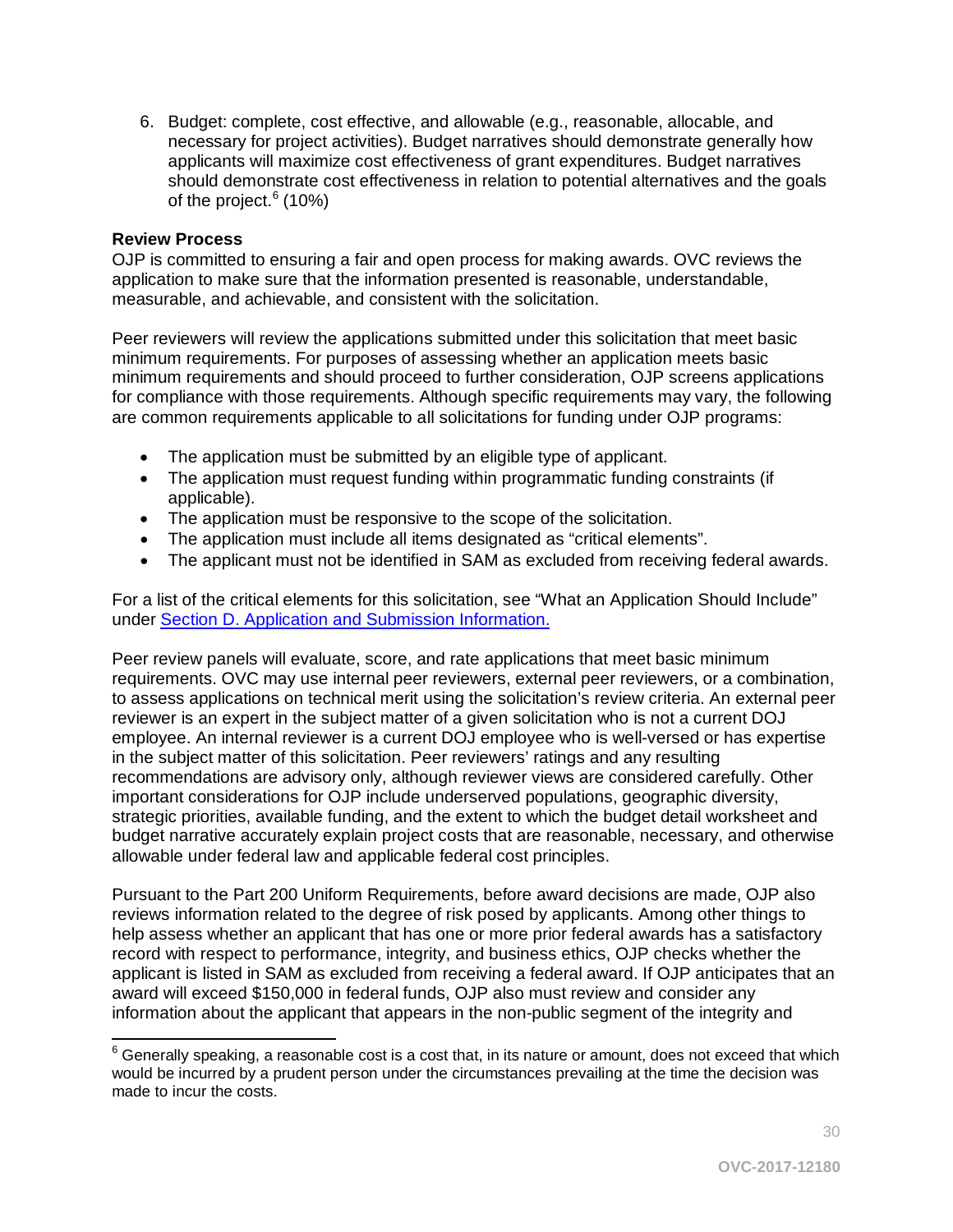performance system accessible through SAM (currently, the Federal Awardee Performance and Integrity Information System (FAPIIS)).

**Important note on FAPIIS:** An applicant, at its option, may review and comment on any information about itself that currently appears in FAPIIS and was entered by a federal awarding agency. OJP will consider any such comments by the applicant, in addition to the other information in FAPIIS, in its assessment of the risk posed by applicants.

The evaluation of risks goes beyond information in SAM, however. OJP itself has in place a framework for evaluating risks posed by applicants for competitive awards. OJP takes into account information pertinent to matters such as—

- 1. Applicant financial stability and fiscal integrity.
- 2. Quality of the management systems of the applicant, and the applicant's ability to meet prescribed management standards, including those outlined in the DOJ Grants Financial Guide.
- 3. Applicant's history of performance under OJP and other DOJ awards (including compliance with reporting requirements and award conditions), and awards from other federal agencies.
- 4. Reports and findings from audits of the applicant, including audits under the Part 200 Uniform Requirements.
- 5. Applicant's ability to comply with statutory and regulatory requirements, and to effectively implement other award requirements.

Absent explicit statutory authorization or written delegation of authority to the contrary, all final award decisions will be made by the Assistant Attorney General, who may take into account not only peer review ratings and OVC recommendations, but also other factors as indicated in this section.

# <span id="page-30-0"></span>**F. Federal Award Administration Information**

#### <span id="page-30-1"></span>**Federal Award Notices**

Award notifications will be made by September 30, 2017. OJP sends award notifications by email through GMS to the individuals listed in the application as the point of contact and the authorizing official (E-Biz POC and AOR). The email notification includes detailed instructions on how to access and view the award documents, and steps to take in GMS to start the award acceptance process. GMS automatically issues the notifications at 9:00 p.m. eastern time on the award date.

For each successful applicant, an individual with the necessary authority to bind the applicant will be required to log in; execute a set of legal certifications and a set of legal assurances; designate a financial point of contact; thoroughly review the award, including all award conditions; and sign and accept the award. The award acceptance process requires physical signature of the award document by the authorized representative and the scanning of the fully executed award document to OJP.

#### <span id="page-30-2"></span>**Administrative, National Policy, and Other Legal Requirements**

If selected for funding, in addition to implementing the funded project consistent with the OJPapproved application, the recipient must comply with all award conditions, and all applicable requirements of federal statutes, regulations, and executive orders (including applicable

31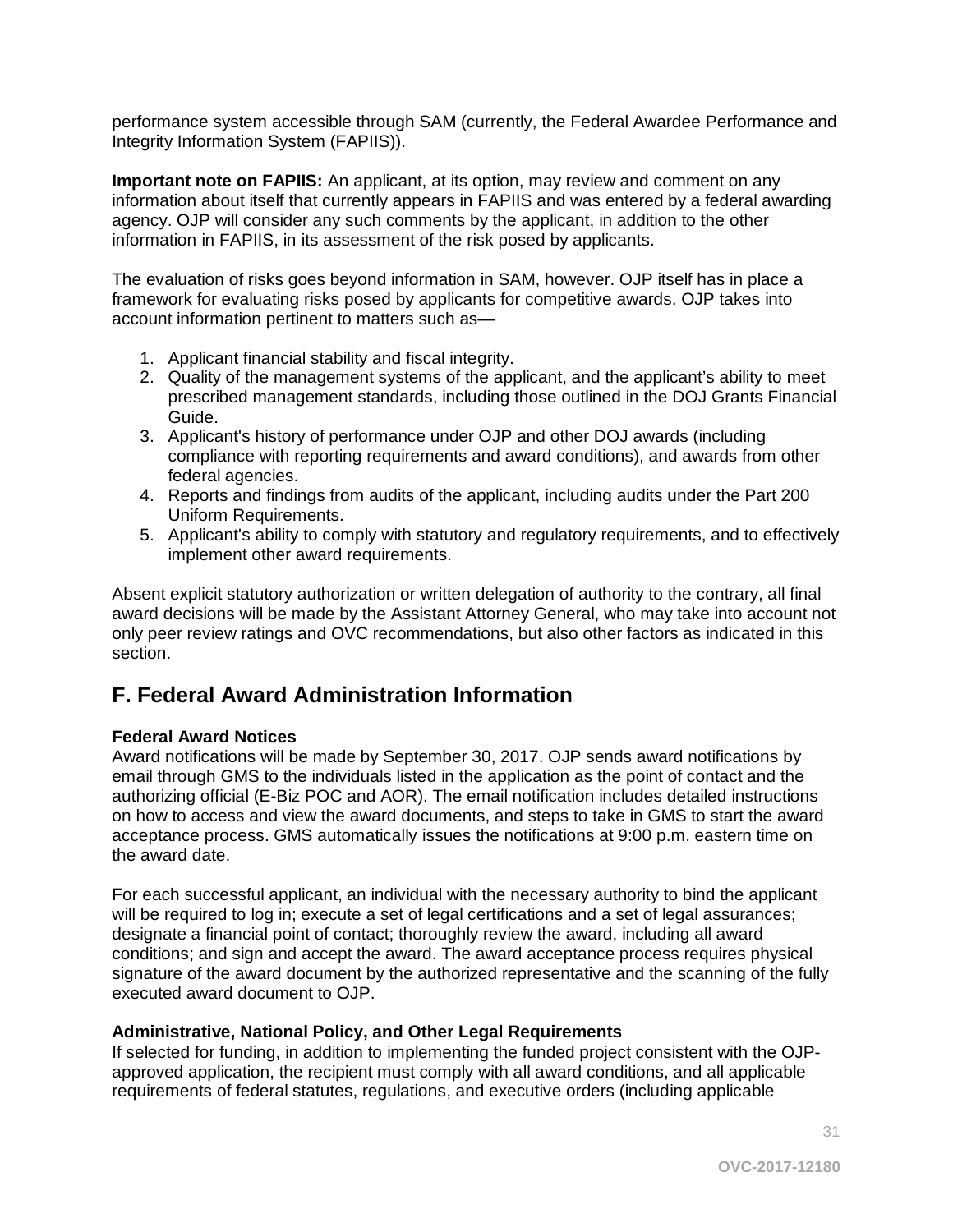requirements referred to in the assurances and certifications executed in connection with award acceptance). OJP strongly encourages prospective applicants to review information on postaward legal requirements and common OJP award conditions prior to submitting an application.

Applicants should consult the ["Overview of Legal Requirements Generally Applicable to OJP](http://ojp.gov/funding/Explore/SolicitationRequirements/index.htm)  [Grants and Cooperative Agreements - FY 2017 Awards,](http://ojp.gov/funding/Explore/SolicitationRequirements/index.htm)" available in the [OJP Funding](http://ojp.gov/funding/index.htm)  [Resource Center.](http://ojp.gov/funding/index.htm) In addition, applicants should examine the following two legal documents, as each successful applicant must execute both documents before it may receive any award funds.

- [Certifications Regarding Lobbying; Debarment, Suspension and Other Responsibility](http://ojp.gov/funding/Apply/Resources/Certifications.pdf)  [Matters; and Drug-Free Workplace Requirements](http://ojp.gov/funding/Apply/Resources/Certifications.pdf)
- [Standard Assurances](http://ojp.gov/funding/Apply/Resources/StandardAssurances.pdf)

Applicants may view these documents in the Apply section of the OJP Funding Resource [Center.](http://ojp.gov/funding/index.htm)

The web pages accessible through the ["Overview of Legal Requirements Generally Applicable](http://ojp.gov/funding/Explore/SolicitationRequirements/index.htm)  [to OJP Grants and Cooperative Agreements - FY 2017 Awards"](http://ojp.gov/funding/Explore/SolicitationRequirements/index.htm) are intended to give applicants for OJP awards a general overview of important statutes, regulations, and award conditions that apply to many (or in some cases, all) OJP grants and cooperative agreements awarded in FY 2017. Individual OJP awards typically also will include additional award conditions. Those additional conditions may relate to the particular statute or program, or solicitation under which the award is made; to the substance of the funded application; to the recipient's performance under other federal awards; to the recipient's legal status (e.g., as a for-profit entity); or to other pertinent considerations.

As stated above, OVC expects that any award under this solicitation to be a cooperative agreement. A cooperative agreement will include a condition in the award document that sets out the "substantial federal involvement" in carrying out the award and program. Generally speaking, under cooperative agreements with OJP, responsibility for the day-to-day conduct of the funded project rests with the recipient. OJP, however, may have substantial involvement in matters such as coordination efforts and site selection, as well as review and approval of work plans, research designs, data collection instruments, and major project-generated materials. In addition, OJP often indicates in the award condition that it may redirect the project if necessary.

In addition to a condition that sets out the "substantial federal involvement" in the award, cooperative agreements awarded by OJP include a condition that requires specific reporting in connection with conferences, meetings, retreats, seminars, symposia, training activities, or similar events funded under the award.

#### <span id="page-31-0"></span>**General Information About Post-Federal Award Reporting Requirements**

In addition to the deliverables described in [Section A. Program Description,](#page-3-0) any recipient of an award under this solicitation will be required to submit the following reports and data.

Required reports. Recipients typically must submit quarterly financial reports, semi-annual progress reports, final financial and progress reports, and, if applicable, an annual audit report in accordance with the Part 200 Uniform Requirements or specific award conditions. Future awards and fund drawdowns may be withheld if reports are delinquent.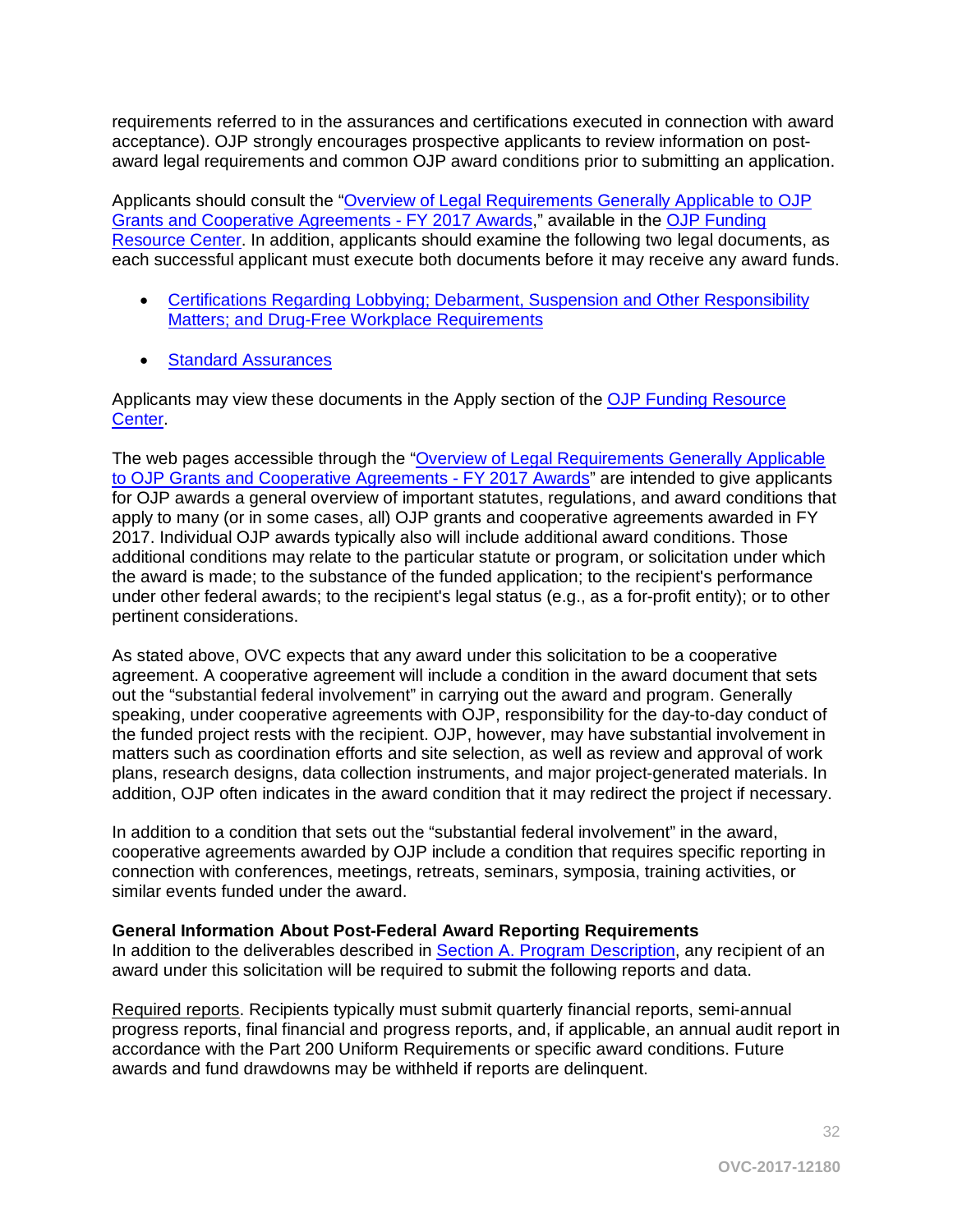Awards that exceed \$500,000 will include an additional condition that, under specific circumstances, will require the recipient to report (to FAPIIS) information on civil, criminal, and administrative proceedings connected with (or connected to the performance of) either the OJP award or any other grant, cooperative agreement, or procurement contract from the federal government. Additional information on this reporting requirement appears in the text of the award condition posted on the OJP website at [http://ojp.gov/funding/FAPIIS.htm.](http://ojp.gov/funding/FAPIIS.htm)

Data on performance measures. In addition to required reports, an award recipient also must provide data that measure the results of the work done under the award. To demonstrate program progress and success, and to assist DOJ in fulfilling its responsibilities under the Government Performance and Results Act of 1993 (GPRA), Public Law 103-62, and the GPRA Modernization Act of 2010, Public Law 111–352, OJP will require any recipient, post award, to provide the data listed as "Data Recipient Provides" in the performance measures questionnaire in [Section D. Application and Submission Information,](#page-35-0) under "Program Narrative," so that OJP can calculate values for this solicitation's performance measures.

# <span id="page-32-0"></span>**G. Federal Awarding Agency Contact(s)**

For OJP contact(s), see the title page.

For contact information for Grants.gov, see the title page.

# <span id="page-32-1"></span>**H. Other Information**

## <span id="page-32-2"></span>**Freedom of Information Act and Privacy Act (5 U.S.C. §§ 552 and 552a)**

All applications submitted to OJP (including all attachments to applications) are subject to the federal Freedom of Information Act (FOIA) and to the Privacy Act. By law, DOJ may withhold information that is responsive to a request pursuant to FOIA if DOJ determines that the responsive information either is protected under the Privacy Act or falls within the scope of one of nine statutory exemptions under FOIA. DOJ cannot agree in advance of a request pursuant to FOIA not to release some or all portions of an application.

In its review of records that are responsive to a FOIA request, OJP will withhold information in those records that plainly falls within the scope of the Privacy Act or one of the statutory exemptions under FOIA. (Some examples include certain types of information in budgets, and names and contact information for project staff other than certain key personnel.) In appropriate circumstances, OJP will request the views of the applicant/recipient that submitted a responsive document.

For example, if OJP receives a request pursuant to FOIA for an application submitted by a nonprofit or for-profit organization or an institution of higher education, or for an application that involves research, OJP typically will contact the applicant/recipient that submitted the application and ask it to identify—quite precisely—any particular information in the application that applicant/recipient believes falls under a FOIA exemption, the specific exemption it believes applies, and why. After considering the submission by the applicant/recipient, OJP makes an independent assessment regarding withholding information. OJP generally follows a similar process for requests pursuant to FOIA for applications that may contain law-enforcement sensitive information.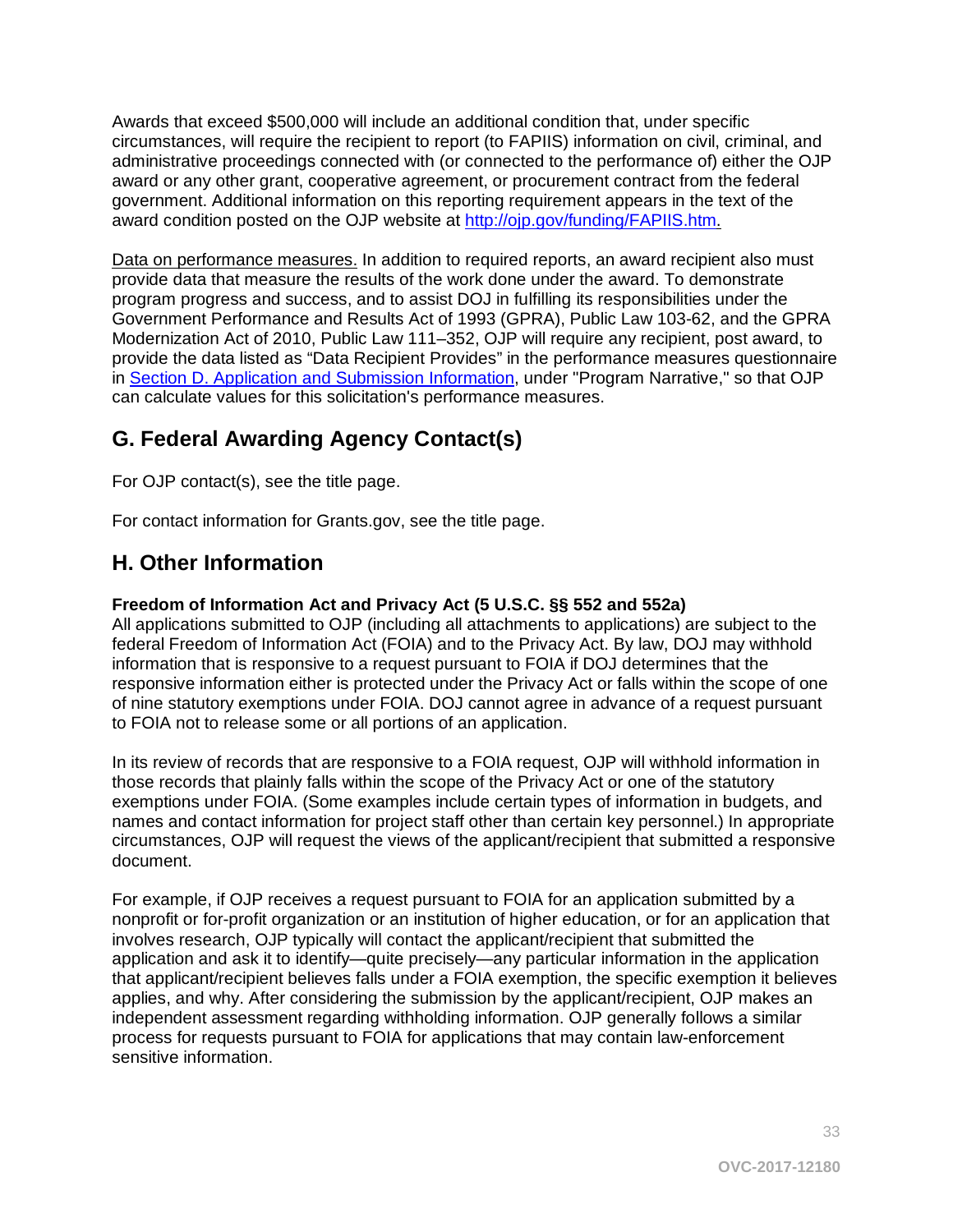#### <span id="page-33-0"></span>**Provide Feedback to OJP**

To assist OJP in improving its application and award processes, OJP encourages applicants to provide feedback on this solicitation, the application submission process, and/or the application review process. Provide feedback to [OJPSolicitationFeedback@usdoj.gov.](mailto:OJPSolicitationFeedback@usdoj.gov)

IMPORTANT: This email is for feedback and suggestions only. OJP does not reply from this mailbox to messages it receives in this mailbox. Any prospective applicant that has specific questions on any program or technical aspect of the solicitation must use the appropriate telephone number or email listed on the front of this document to obtain information. These contacts are provided to help ensure that prospective applicants can directly reach an individual who can address specific questions in a timely manner.

If you are interested in being a reviewer for other OJP grant applications, please email your resume to [ojppeerreview@lmsolas.com.](mailto:ojppeerreview@lmsolas.com) (Do not send your resume to the OJP Solicitation Feedback email account.) Note: Neither you nor anyone else from your organization or entity can be a peer reviewer in a competition in which you or your organization/entity has submitted an application.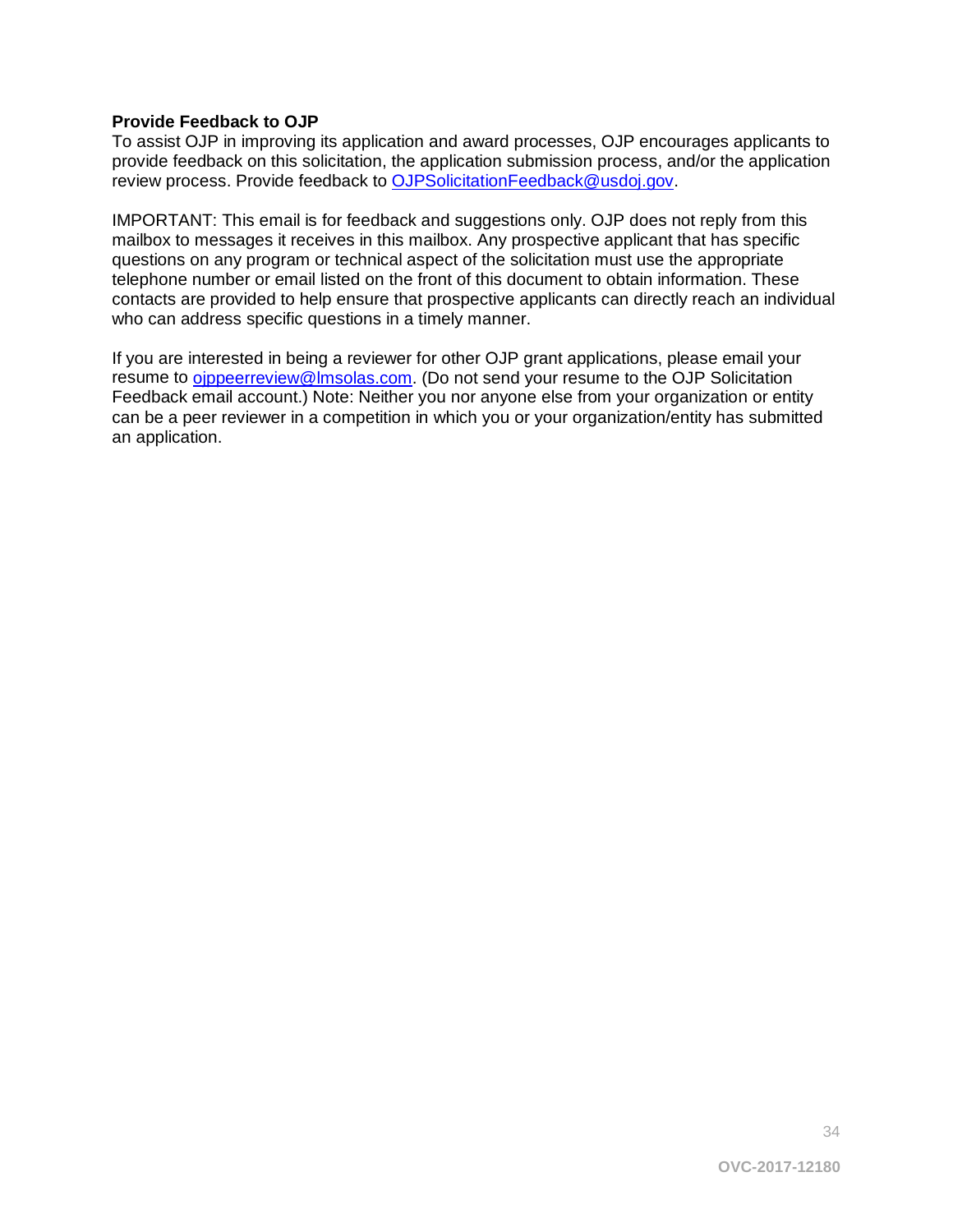#### **Application Checklist**

## <span id="page-34-0"></span>**Increasing Legal Access to Victims of Crime: Innovations in Access to Justice Programs**

This application checklist has been created as an aid in developing an application.

#### **What an Applicant Should Do:**

| Prior to Registering in Grants.gov:                                            |               |
|--------------------------------------------------------------------------------|---------------|
| Acquire a DUNS Number                                                          | (see page 27) |
| Acquire or renew registration with SAM                                         | (see page 28) |
| To Register with Grants.gov:                                                   |               |
| Acquire AOR and Grants.gov username/password                                   | (see page 28) |
| Acquire AOR confirmation from the E-Biz POC                                    | (see page 28) |
| To Find Funding Opportunity:                                                   |               |
| Search for the Funding Opportunity on Grants.gov                               | (see page 28) |
| Download Funding Opportunity and Application Package                           | (see page 29) |
| Sign up for Grants.gov email notifications (optional)                          | (see page 26) |
| Read <i>Important Notice: Applying for Grants in Grants.gov</i>                |               |
| Read OJP policy and guidance on conference approval, planning, and reporting   |               |
| available at ojp.gov/financialguide/DOJ/PostawardRequirements/chapter3.10a.htm |               |
|                                                                                | (see page 14) |
| After Application Submission, Receive Grants.gov Email Notifications That:     |               |
| (1) application has been received,                                             |               |
| (2) application has either been successfully validated or rejected with errors |               |
|                                                                                | (see page 28) |
| If No Grants.gov Receipt, and Validation or Error Notifications are Received:  |               |
| contact OVC regarding experiencing technical difficulties                      | (see page 2)  |

#### **Overview of Post-Award Legal Requirements:**

Review the "Overview of Legal Requirements Generally Applicable to OJP Grants and [Cooperative Agreements - FY 2017 Awards"](http://ojp.gov/funding/Explore/SolicitationRequirements/index.htm) in the OJP Funding Resource Center.

#### **Scope Requirement:**

\_\_\_\_\_ The federal amount requested is within the allowable limit(s) specified on page 12.

**Eligibility Requirement:** Eligible applicant organizations in the victim service field with extensive knowledge and experience related to civil law and victims' rights. See the [title page](#page-0-0) for additional details.

#### **What an Application Should Include:**

| Application for Federal Assistance (SF-424)  | (see page 16) |
|----------------------------------------------|---------------|
| Intergovernmental Review                     | (see page 16) |
| <b>Project Abstract</b>                      | (see page 16) |
| <b>Program Narrative</b>                     | (see page 17) |
| <b>Budget Detail Worksheet</b>               | (see page 18) |
| <b>Budget Narrative</b>                      | (see page 18) |
| Indirect Cost Rate Agreement (if applicable) | (see page 21) |
| Tribal Authorization (if applicable)         | (see page 21) |
|                                              | 35            |